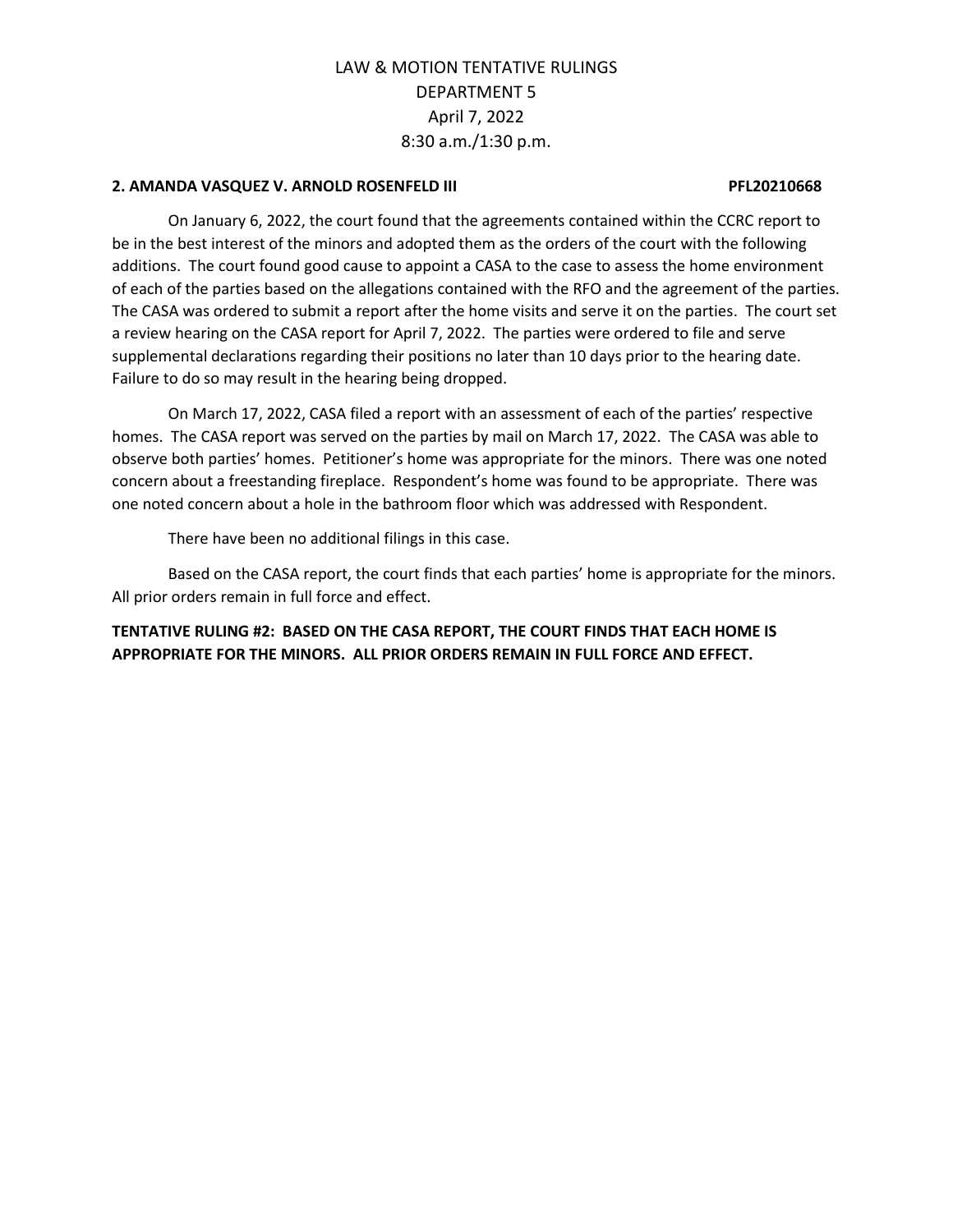### **3. CARMEL MITCHELL V. ADAM MITCHELL PFL20150209**

On December 16, 2021 the matter was re-referred to Child Custody Recommending Counseling (CCRC) for the Counselor to interview the minor to determine what parenting plan will best suit the minor's needs. The matter was set for a further review hearing on April 7, 2022 to address the progress of the current custody orders and how the minors are doing.

Parties filed a stipulation to change the CCRC hearing date to accommodate the minor's school schedule.

On February 28, 2022 the minor met with the CCRC counselor. A CCRC report was filed on March 15, 2022 and served on the parties on March 30, 2022. The recommendation is to maintain the current parenting plan with the minor having a week on/week off schedule. The recommendation is also to maintain the ability for the minor to flex the schedule with 48 hours notice and not to interfere with the other parent's parenting time for more than 48 hours unless expressly agreed by the parties in writing. Finally, the recommendation is to make the current orders permanent orders.

The court has read and considered the updated CCRC report and makes the following orders: The court adopts the recommendations contain within the CCRC report that the current orders as to the minor Samantha remain in full force and effect. The parenting plan is a week on/week off schedule. The court orders the minor has the ability to flex her schedule with 48 hours' notice. The flex schedule is not to interfere with parenting time for more than 48 hours unless the parties have expressly agreed in writing.

All prior orders not in conflict, remain in full force and effect. Petitioner is ordered to prepare and file the findings and orders after hearing.

**TENTATIVE RULING #3: THE RECOMMENDATIONS CONTAINED WITHIN THE CCRC REPORT ARE ADOPTED AS THE ORDERS OF THE COURT. ALL PRIOR ORDERS NOT IN CONFLICT, REMAIN IN FULL FORCE AND EFFECT. PETITIONER IS ORDERED TO PREPARE AND FILE THE FINDINGS AND ORDERS AFTER HEARING.**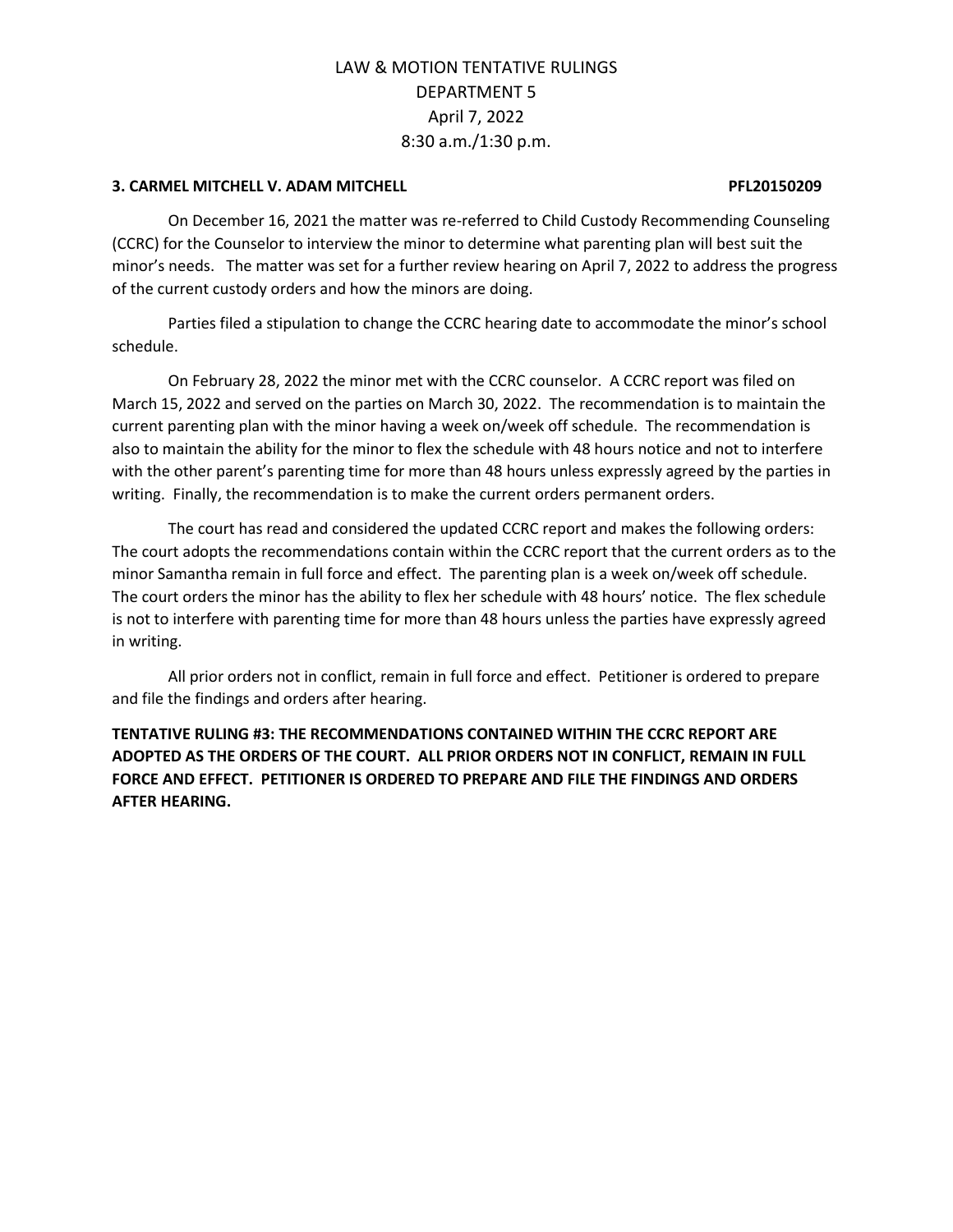### **5. ELIZABETH VAN LUEVEN V. KIRK VAN LEUVEN PFL20190169**

Respondent filed a Request for Order (RFO) on January 11, 2022. Respondent is requesting child custody orders, parenting time, and reinstatement of reunification therapy. Parties were referred to Child Custody Recommending Counseling (CCRC) for an appointment on February 17, 2022 and a review hearing on April 7, 2022. Petitioner was served with the RFO and referral to CCRC by mail on January 25, 2022.

Respondent requests the court order joint legal and physical custody of the minor. Respondent request the court reinstate a reunification therapist and a new individual counselor for the minor. The court had previously ordered joint legal custody and sole physical custody to Petitioner. The parties were to participate in co-parenting counseling as well as family counseling. The minor was to continue to participate in her individual counseling. Respondent's parenting time was to be determined and agreed upon by the child, therapist, and parents. The individual therapists were to provide input to the family therapist. Respondent asserts that the therapists have not been able to reach a consensus, which has delayed reunification progressing. Respondent further asserts he has been unable to participate in the minor's education, medical care, and extracurricular activities and has not had any therapeutic visitation or contact with the minor.

Petitioner filed a responsive Declaration on February 25, 2022. Respondent was served by mail on February 27, 2022. Petitioner objects to Respondents requested orders but agrees to having a reunification therapist to work with the family and coordinate between the individual therapists and family therapist. Petitioner requests the court maintain the current custody order granting her sole physical custody and further requests the court allow her the ability to travel out of state without Respondent's permission. Petitioner asserts Respondent has prevented the minor from traveling out of state to visit with her siblings and friends.

Parties attended CRC on February 17, 2022 and reached an agreement. A copy of the report was mailed to the parties on March 30, 2022.

Petitioner filed a RFO on February 25, 2022 requesting a modification of child support orders. Petitioner filed her Income and Expense Declaration concurrently with the RFO. A hearing was set for the RFO on April 7, 2022. Respondent was served by mail on February 27, 2022.

Petitioner's Income and Expense Declaration shows she has an average monthly income of \$1,900. She has \$210 in month deductions for health insurance.

Respondent filed a Responsive Declaration to the February 25, 2022 RFO, an Income and Expense Declaration, and a Supplemental Declaration on April 1, 2022, which is less than nine days prior to the hearing and does not comply with Code of Civil Procedure 1005. Therefore, the court has not considered these filings. Petitioner was served by mail on March 30, 2022.

On April 5, 2022 Petitioner filed an Objection to Respondent's Responsive Declaration as it was served late. Respondent was served with Petitioner's Objection electronically on April 5, 2022.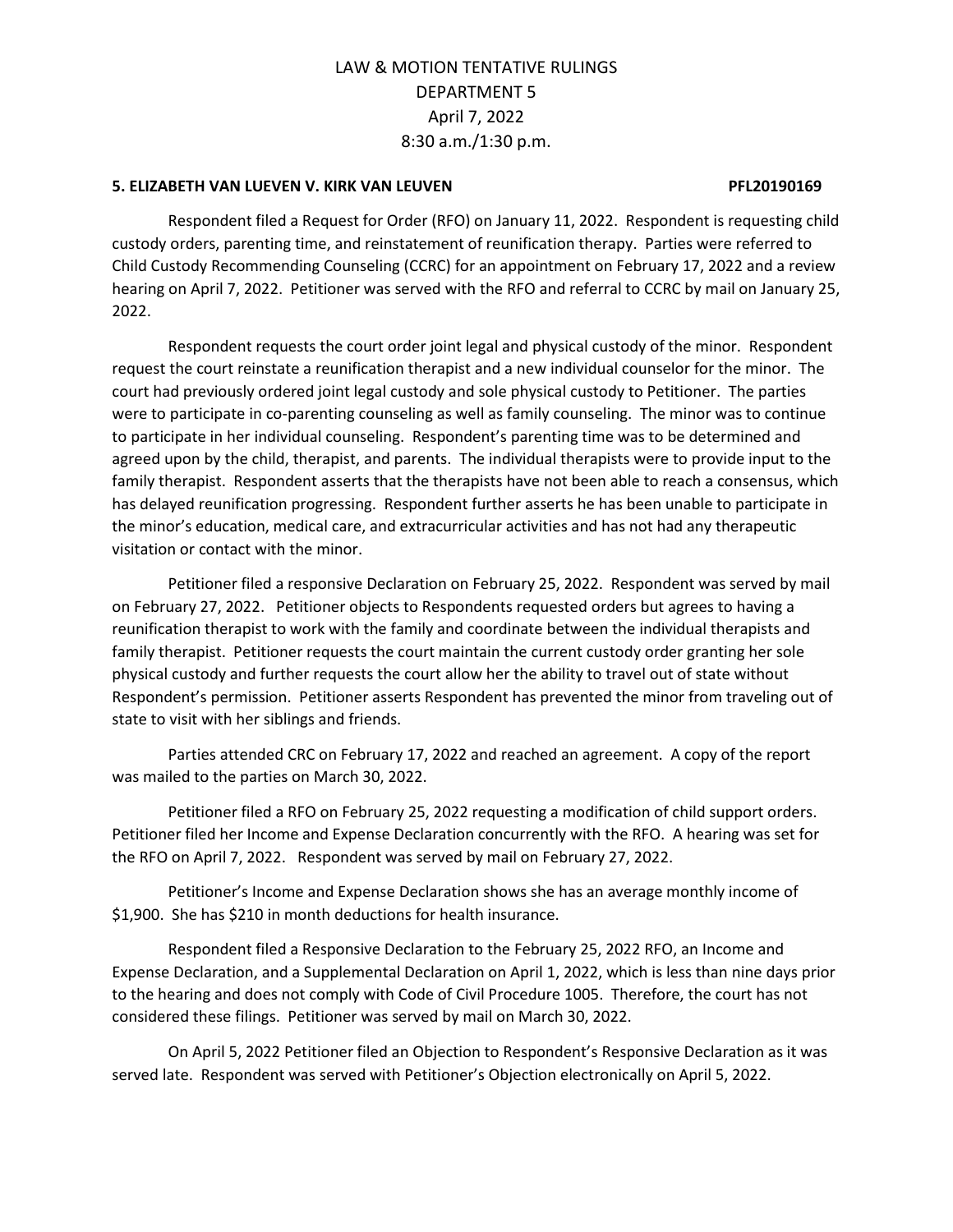The court has read and considered the filings as outlined above and makes the following findings and orders:

The agreement contained within the CCRC report is in the best interest of the minor and is adopted as the court order. Petitioner shall provide the names of three potential reunification therapists to Respondent no later than April 21, 2022. Respondent shall select one of the three no later than April 28, 2022. The individual therapists and reunification therapist are authorized to coordinate with each other for purposes of providing reunification therapy.

The court continues Petitioner's request for child support to [date 6-7 weeks]. The court reserves jurisdiction to the date of the filing of the request to modify child support.

All prior orders not in conflict remain in full force and effect. Respondent is to prepare and file the findings and orders after hearing.

**TENTATIVE RULING #5: THE AGREEMENT CONTAINED WITHIN THE CCRC REPORT ARE ADOPTED AS THE COURT'S ORDER. PARTIES ARE TO SELECT A REUNIFICATION THERAPIST AS OUTLINED ABOVE. THE COURT CONTINUES THE REQUEST FOR MODIFICATION OF CHILD SUPPORT TO MAY 19TH, 2022 AT 8:30AM. THE COURT RESERVES JURISDICTION TO MODIFY CHILD SUPPORT TO THE DATE OF THE FILING OF THE RFO. ALL PRIOR ORDERS NOT IN CONFLICT REMAIN IN FULL FORCE AND EFFECT. RESPONDENT SHALL PREPARE AND FILE THE FINDINGS AND ORDERS AFTER HEARING.**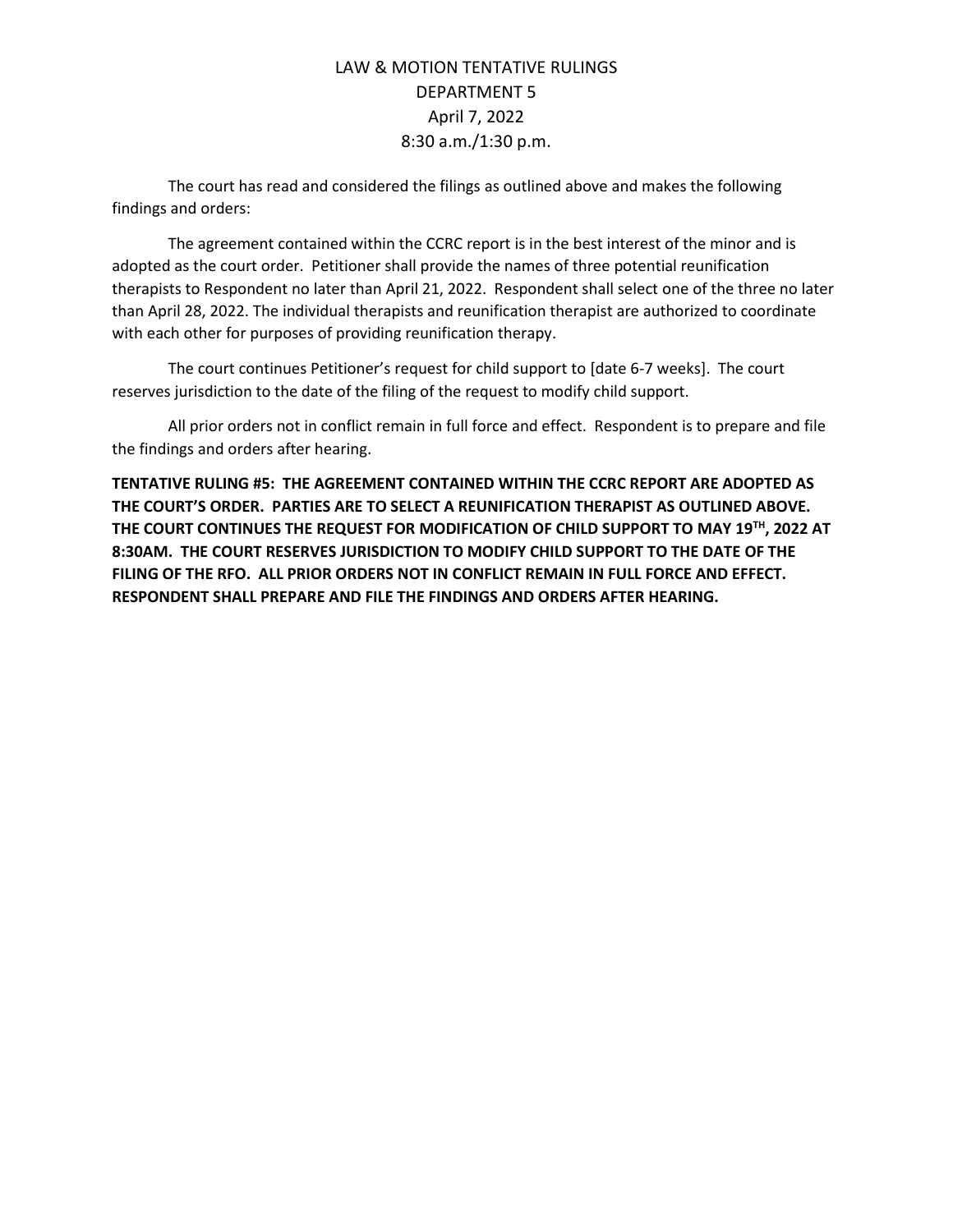### **7. GRAYSON HOWARD V. NATALIE PETERSEN PFL20180836**

On October 14, 2021, the court adopted the parties' agreements, appointed Minors' Counsel, and set a hearing on January 27, 2022 regarding Minors' Counsel's input and the custody and visitation orders.

On January 20, 2022, Petitioner filed a Supplemental Declaration outlining the reunification process to date. Petitioner requests the step-up plan be expedited, as the initial meeting with the minors went well, and there were no concerns noted. Respondent was served a copy of the Supplemental Declaration by mail on January 20, 2022 with Proof of Service filed the same day.

Parties appeared at the January 27, 2022 hearing, however, Respondent objected to the matter being heard by a temporary judge. Parties agreed to have Dennis Brimer appointed as Minors' Counsel.

On March 4, 2022 Petitioner filed a Supplemental Declaration. Respondent and Minors' Counsel were served by mail on March 4, 2022, with Proof of Service Filed the same day. Petitioner requests the court move forward with the step-up plan as agreed to by the parties and adopted by the court in October last year. Petitioner includes as exhibits communication from the reunification therapist. Exhibit A outlines that visitation is going well and the minors appear to have a positive relationship with the Petitioner. Exhibit B is a statement from the reunification therapist that she is unable to make recommendations as to custody, as it is beyond the scope of her practice. She can provide the court with information about the visits, which she has done.

Parties and counsel, with the exception of minors' counsel at the March 10, 2022 hearing. Minors' Counsel had not yet had an opportunity to meet with his clients and requested the matter be continued. The court ordered that Petitioner have phone calls with the minors two evenings per week at 6:00 p.m. Parties were to meet and confer to select days. The court continued the hearing to March 24, 2022.

On March 21, 2022 Minors' Counsel filed a Report with recommendations. There is no proof of service for the report.

On March 24, 2022 parties and counsel, with the exception of minors' counsel, appeared for the hearing and counsel for each of the parties agreed they had received a copy of the report and the court could consider it. The court ordered father to have unsupervised day visits with the minor. The court declined to order drug testing.

Minors' counsel recommends the family continue reunification therapy. The report also recommends unsupervised visits for 4 hours each one time per month. If all visits go well for the first month, then to start the visits as outlined in the CCRC report. Minors' Counsel also recommends Petitioner submit to random drug testing one time per month.

Petitioner filed a Responsive Declaration to Minors' Counsel's report on April 1, 2022. Parties were served by mail on the same day. Petitioner requests the court adopt the agreement of the parties, as outlined in the September 1, 2021 CCRC report and adopted by the court on October 14, 2021, and commence with Step 2 of the step-up plan.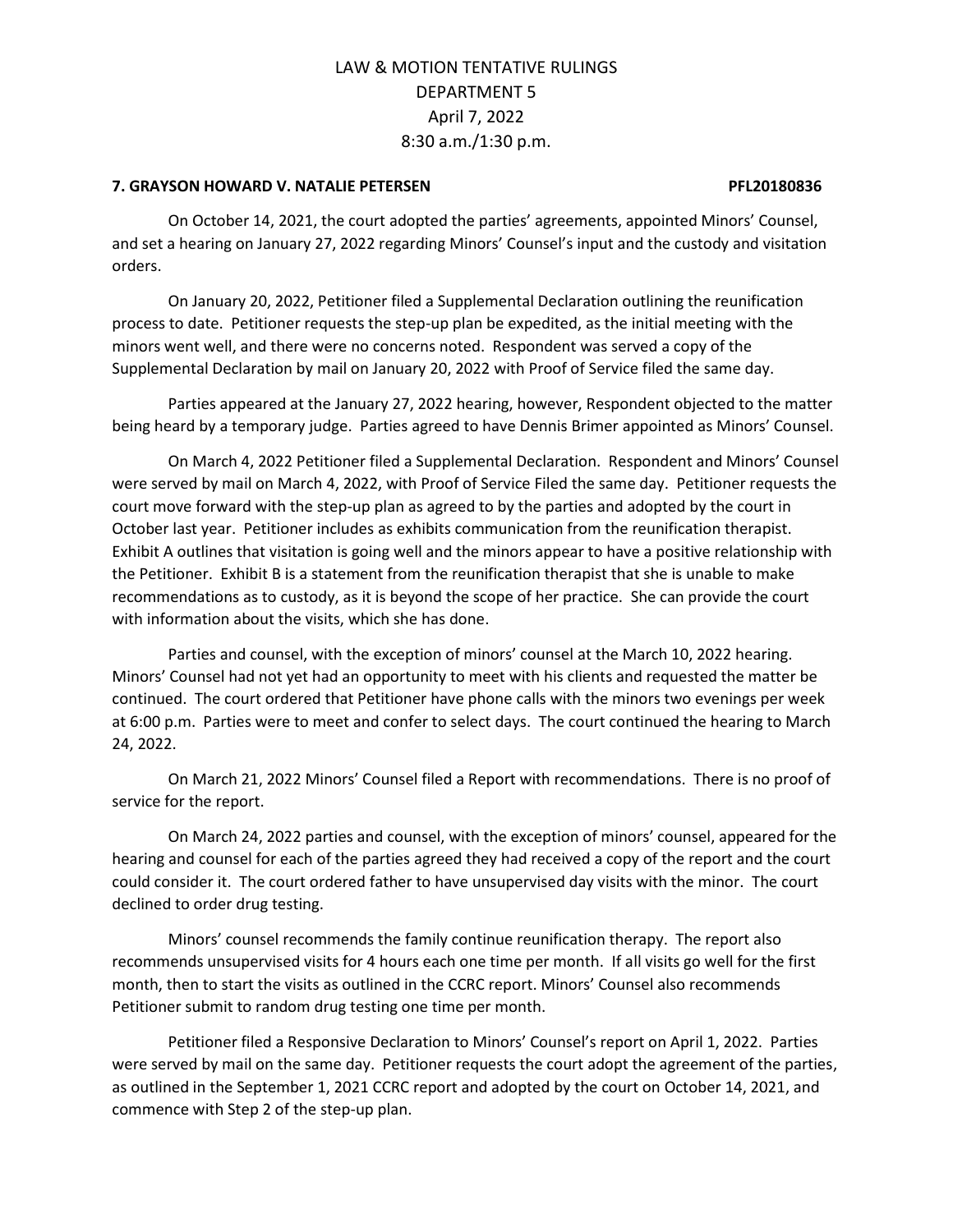The court has read and considered the above filings and makes the following findings and orders:

Reunification therapy shall continue at a frequency and duration as recommended by the therapist. Petitioner shall progress to Step 2 as outlined in the CCRC report. Petitioner shall have parenting time on the 1st, 3rd, and 5th Saturday from 10:00 A.M. to 6:00 P.M. and one weekday on the 2nd and 4th week from 5:00 P.M. to 7:00 P.M. Additionally, Petitioner is authorized to have phone calls with the minors two days a week at 6:00 P.M. Step 2 shall begin on Saturday April 16, 2022. Petitioner will have an unsupervised day visit with the minors on April 9 2022. Step 2 shall be in effect for 30 days. The parenting plan shall proceed as outlined in the September 1, 20221 CCRC report as adopted by the court. The court denies the request for random drug testing without prejudice.

All prior orders not in conflict with this order will remain in full force and effect. Petitioner to prepare and file the Findings and Orders After Hearing.

**TENTATIVE RULING #7: REUNIFICATION THERAPY SHALL CONTINUE AT A FREQUENCY AND DURATION AS RECOMMENDED BY THE THERAPIST. PETITIONER SHALL PROGRESS TO STEP 2 AS OUTLINED IN THE CCRC REPORT. PETITIONER SHALL HAVE PARENTING TIME ON THE 1ST, 3RD, AND 5TH SATURDAY FROM 10:00 A.M. TO 6:00 P.M. AND ONE WEEKDAY ON THE 2ND AND 4TH WEEK FROM 5:00 P.M. TO 7:00 P.M. ADDITIONALLY, PETITIONER IS AUTHORIZED TO HAVE PHONE CALLS WITH THE MINORS TWO DAYS A WEEK AT 6:00 P.M. STEP 2 SHALL BEGIN ON SATURDAY APRIL 16, 2022. PETITIONER WILL HAVE AN UNSUPERVISED DAY VISIT WITH THE MINORS ON APRIL 9, 2022. STEP 2 SHALL BE IN EFFECT FOR 30 DAYS. THE PARENTING PLAN SHALL PROCEED AS OUTLINED IN THE SEPTEMBER 1, 20221 CCRC REPORT AS ADOPTED BY THE COURT. THE COURT DENIES THE REQUEST FOR RANDOM DRUG TESTING WITHOUT PREJUDICE. ALL PRIOR ORDERS NOT IN CONFLICT WITH THIS ORDER WILL REMAIN IN FULL FORCE AND EFFECT. PETITIONER TO PREPARE AND FILE THE FINDINGS AND ORDERS AFTER HEARING.**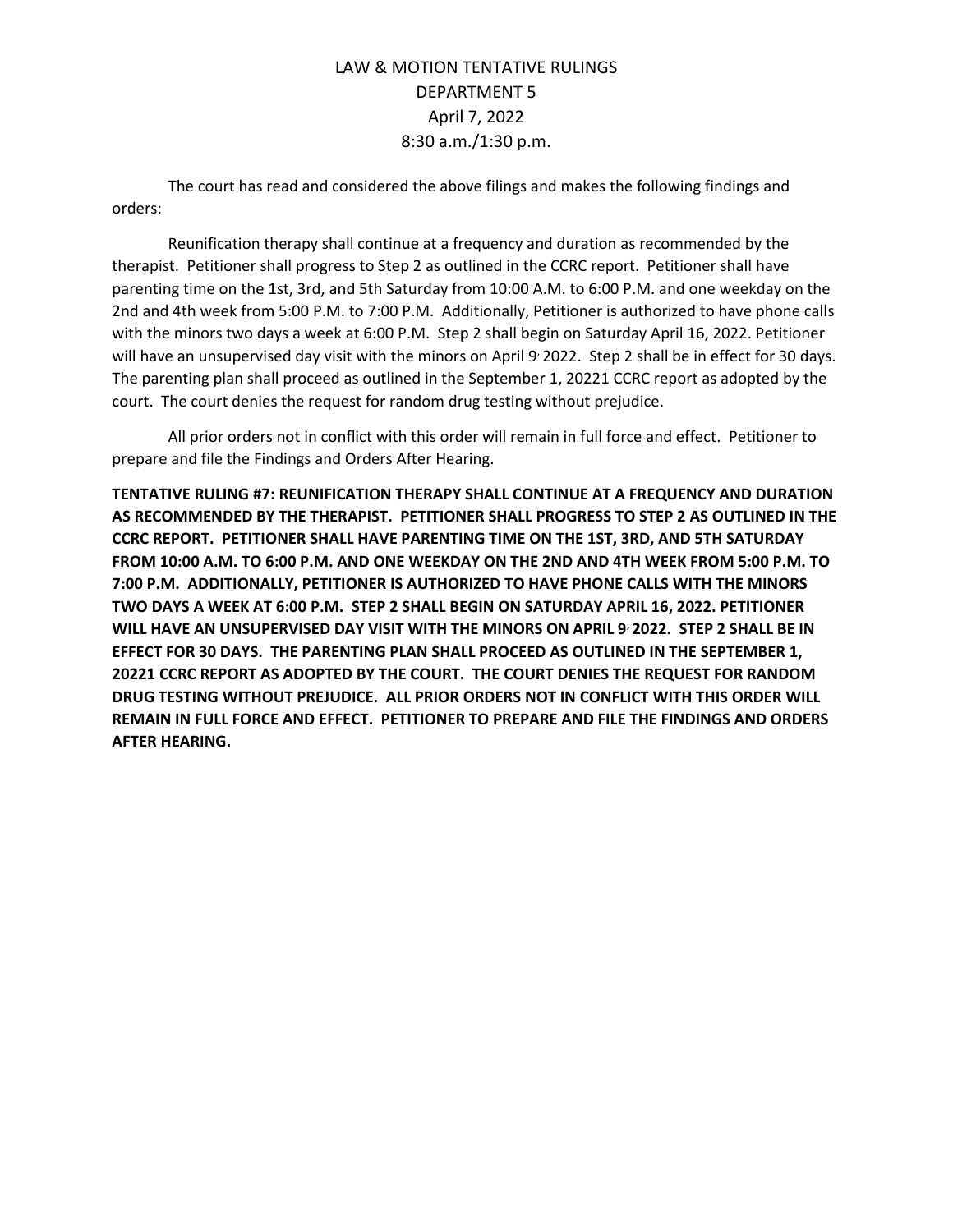### **8. HEATHER KAPLAN V. DAVID KAPLAN PFL20180836**

On October 5, 2021 Respondent's ex parte application was granted and Respondent was awarded sole legal and physical custody with supervised visitation to Petitioner. The parties were referred to CCRC and the concurrently filed Request for Order (RFO) was set on the Law and Motion calendar for December 16, 2021. Respondent filed a Proof of Service showing service by email of the ex parte application upon both Petitioner and her attorney showing service on October 4, 2021. Petitioner did not respond to the ex parte application.

On October 14, 2021 Respondent filed a Proof of Electronic Service and Service by Mail showing service of the filings and ex parte orders upon Petitioner's counsel on October 5, 2021.

On October 18, 2021 Respondent filed a Letter from Maternal Grandmother (Lisa Williams) Dated September 22, 2021 and a Proof of Service showing service upon Petitioner's counsel on October 14, 2021.

Respondent appeared for CCRC and Petitioner did not. A CCRC report was issued on November 8, 2021 and copies were mailed to the parties on November 8, 2021.

On December 16, 2022 the court modified and adopted its tentative ruling and made the following findings and orders:

The court took Judicial Notice of its own file per Evidence Code section 452(d) and found that Judgment entered on January 6, 2020, which included custody and visitation orders. The Judgment contains a provision on page 14, section 16 indicating that the Judgment is intended to be "the final, complete and exclusive agreement of the parties on the matters it covers." Therefore, the court found that the parties intended the custody and visitation orders to be final orders.

The court found that Respondent complied with Family Code section 215(a) and notified Petitioner, in addition to her attorney of record, of the ex parte application. The court found that Respondent demonstrated a change in circumstances to support the ex parte orders issued on October 5, 2021 changing legal and physical custody to Respondent. Those orders are affirmed.

The court noted that service of the RFO and referral to CCRC had been provided. Parties were re-referred to CCRC on February 14, 2022 and a further review hearing was set for April 7, 2022. Petitioner's visits are supervised and can be supervised by a party agreed to by the parties in writing.

Pending return to court, the October 5, 2021 orders remain in full force and effect. All prior orders not inconsistent also remain in full force and effect.

On February 1, 2022 Respondent filed a Supplemental Declaration. Petitioner was served electronically on January 26, 2022. Respondent requests the court order no custodial time with Petitioner unless she can demonstrate protective capacity from Jesse Medina and show proof of successful rehabilitation from drugs and alcohol. Respondent requests the court grant him sole physical and legal custody of the minor.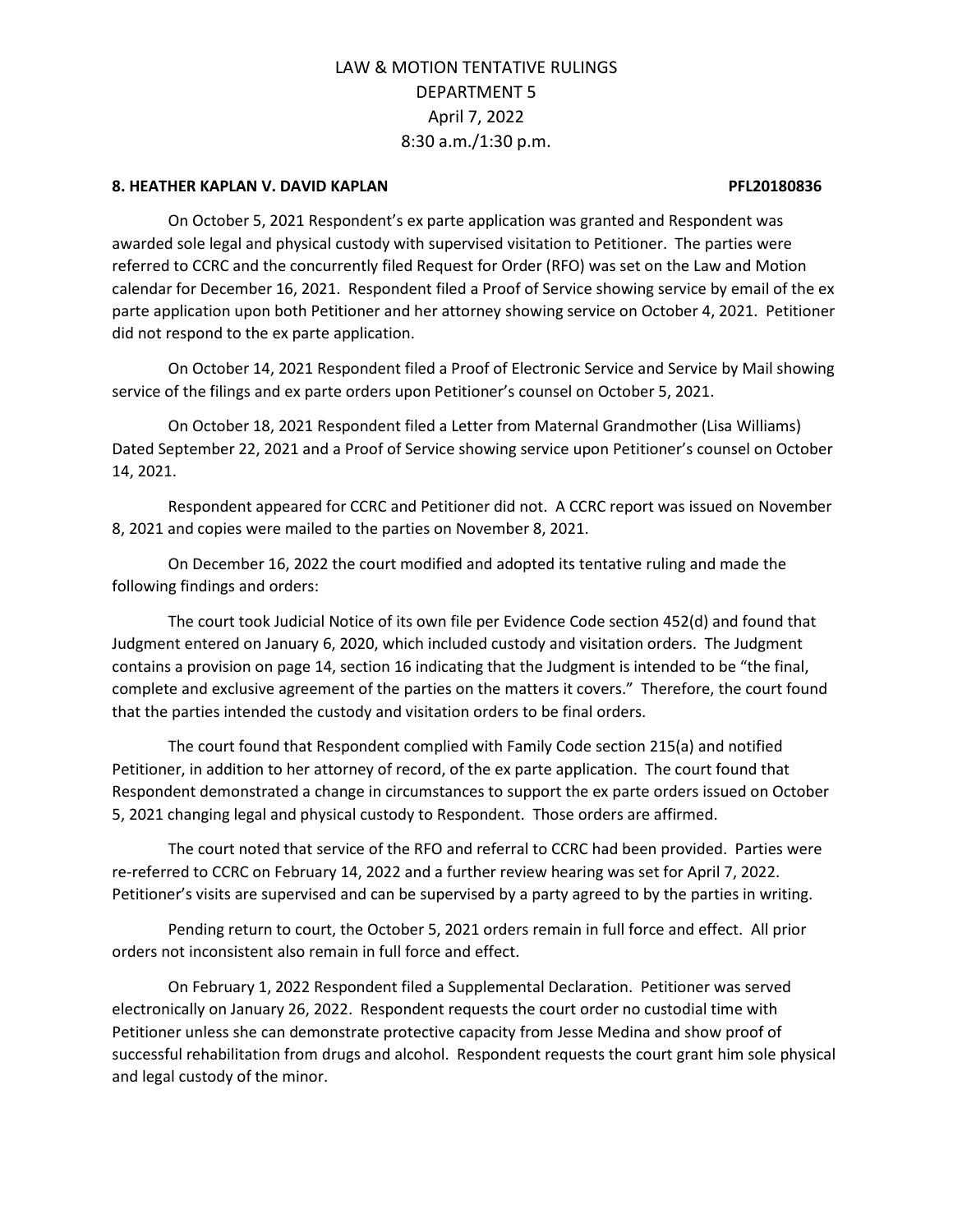Only Respondent appeared at the February 14, 2022 CCRC appointment. As such, a single parent CCRC report was issued which contains no agreements or recommendations. The court finds Petitioner had notice of the CCRC appointment as she was present in court when the appointment was set. This is the second time Petitioner has failed to appear at CCRC and the court will not set a further CCRC appointment in this matter.

There have been no additional filings from Petitioner.

The court finds the current custody and parenting time orders remain in the minor's best interest and shall remain in full force and effect. Respondent shall have sole physical and legal custody of the minor. Petitioner shall have supervised visitation two times per week for two hours each. The supervisor is to be agreed to by the parties in writing. If parties cannot agree, visits are to be professionally supervised. Petitioner is to pay for professional supervision. Petitioner must confirm the in-person visitation at least 24 hours in advance or the visit will not take place.

All prior orders not in conflict remain in full force and effect. Respondent shall prepare and file the findings and orders after hearing.

**TENTATIVE RULING #8: THE COURT FINDS THE CURRENT CUSTODY AND PARENTING TIME ORDERS REMAIN IN THE MINOR'S BEST INTEREST AND SHALL REMAIN IN FULL FORCE AND EFFECT. RESPONDENT SHALL HAVE SOLE PHYSICAL AND LEGAL CUSTODY OF THE MINOR. PETITIONER SHALL HAVE SUPERVISED VISITATION TWO TIMES PER WEEK FOR TWO HOURS EACH. THE SUPERVISOR IS TO BE AGREED TO BY THE PARTIES IN WRITING. IF PARTIES CANNOT AGREE, VISITS ARE TO BE PROFESSIONALLY SUPERVISED. PETITIONER IS TO PAY FOR PROFESSIONAL SUPERVISION. PETITIONER MUST CONFIRM THE IN-PERSON VISITATION AT LEAST 24 HOURS IN ADVANCE OR THE VISIT WILL NOT TAKE PLACE. ALL PRIOR ORDERS NOT IN CONFLICT REMAIN IN FULL FORCE AND EFFECT. RESPONDENT SHALL PREPARE AND FILE THE FINDINGS AND ORDERS AFTER HEARING.**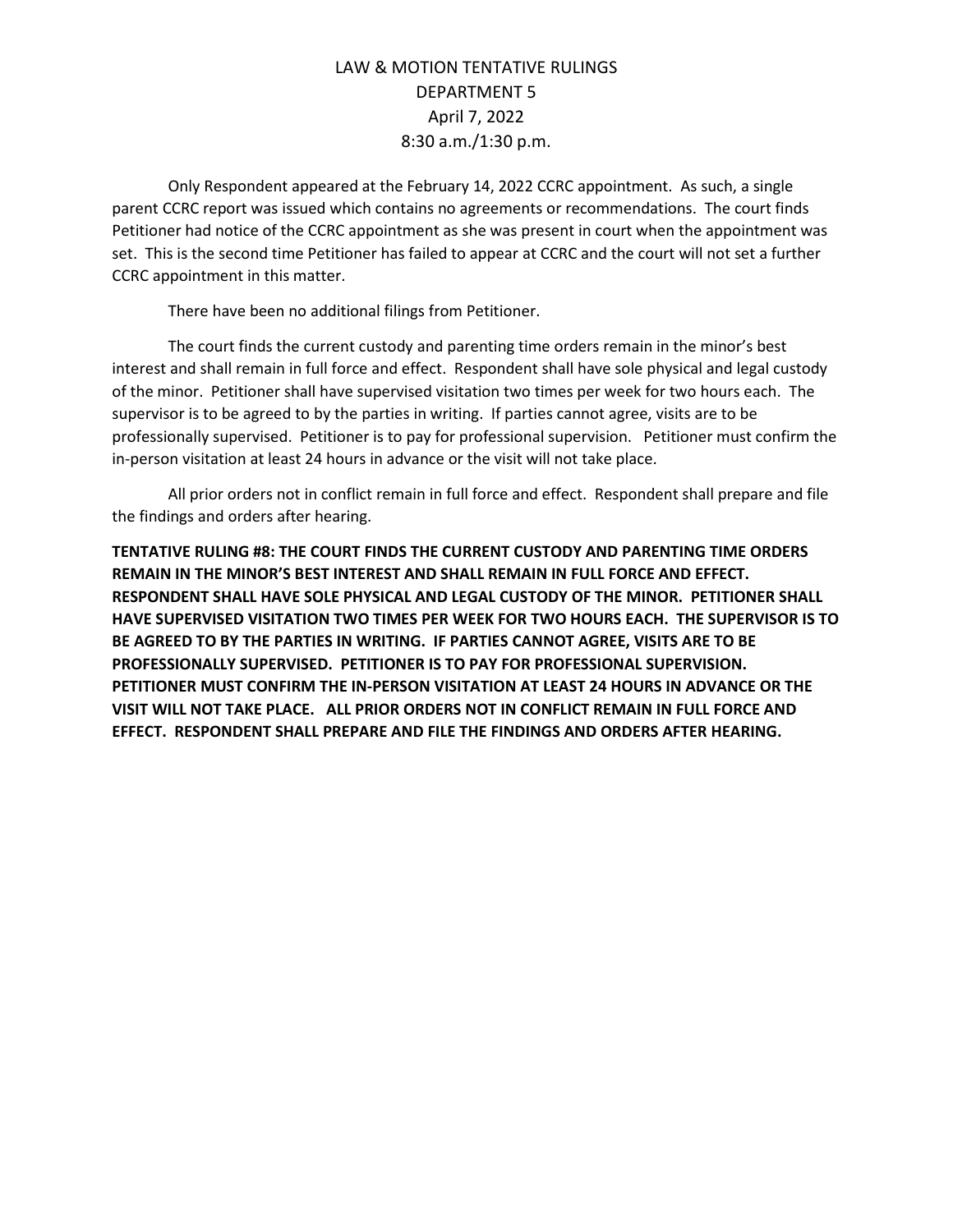### **9. JAMES VERANDES V. ALLISON VERANDES PFL20170788**

On October 14, 2021 the court adopted its tentative ruling with modifications and set a further review hearing to determine whether Petitioner's parenting time should be further expanded.

On December 8, 2021 the submitted a stipulation to modify the findings and orders after hearing from the October 14, 2021 hearing. Petitioner's Saturday parenting time shall be from 1:00 pm to 7:00 pm.

In February 2022 Petitioner's parenting time was expanded to include overnights every other weekend from Saturday at 9:00 am to Sunday at 7:00 plus Wednesday from after school until 7:00 pm.

Petitioner filed a Supplemental Declaration on March 28, 2022. Petitioner was served electronically on the same day. Petitioner states in his declaration that his parenting time with the minors has continued to go well. Petitioner also states the parties have not participated in courtordered co-parenting counseling and their communication and co-parenting continues to be difficult. Petitioner states he has demonstrated the ability to adhere to the rules and parent the minors. Petitioner request the court progress to joint physical custody with his parenting time to be Sunday at 12:00 pm to Monday at 7:00 pm. Tuesday and Wednesday after school until 7:00 pm and alternating weekends from Saturday at 9:00 am to Sunday at 12:00 pm.

On April 1, 2022 Respondent filed a Supplemental Declaration. Petitioner was served by mail and electronically on March 31, 2022. Respondent requests the current parenting time schedule remain in full force and effect or be reduced. Respondent asserts the minor's do not feel comfortable in the home of Petitioner due to his yelling as well as his roommate's behaviors. The minors have disclosed these concerns to Respondent as well as to their counselor.

Petitioner filed a Reply Declaration on April 1, 2022. Respondent was served electronically the same day. Petitioner objects to Respondent's exhibit A as hearsay as it was not written under penalty off perjury. Petitioner also requests Respondent's Exhibit A be placed under seal as it contains confidential communications between the minors and their therapist. Petitioner is also objecting to the minors continuing therapy with Sabrina Griswold, as she is not a licensed therapist.

The court has read and considered the above filings and makes the following orders:

The court agrees with Petitioner and finds the therapist's letter is inadmissible hearsay and declines to consider it for the April 7, 2022 hearing. The court grants Petitioner's request to place the letter under seal as it contains confidential information.

The court denies Petitioner's request to change the minor's therapist. Upon review of the October 14, 2021 court order, there is no specification the therapist be fully licensed. The court notes Petitioner's concerns, however, the minors have begun establishing a relationship with Ms. Griswold. Ms. Griswold is being overseen by Katherine Thomas, who is a licensed Marriage and Family Therapist. There was a significant delay, from the October order for the minors to be in therapy, to February when therapy commenced. The court cannot find further delay or a change in therapists after the process of establishing a therapeutic relationship would be in the minor's best interest.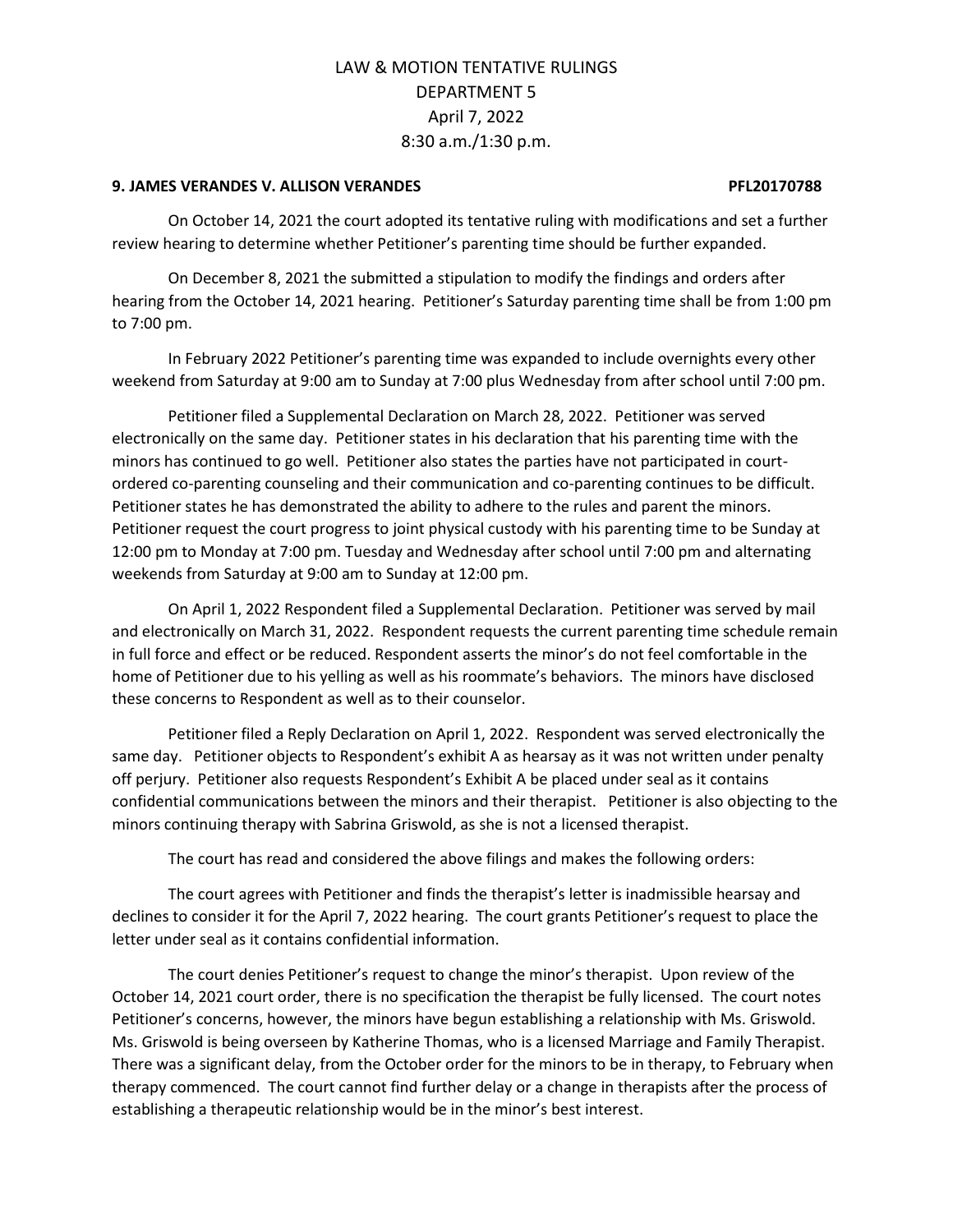The court denies Petitioner's request to vacate the order for co-parenting counseling but does make the following modification. Parties are to enroll and participate in a co-parenting class. Parties must file and serve proof of completion of the co-parenting class no later than May 31, 2022. Upon completion of the co-parenting class, parties are to participate in co-parenting counseling. Petitioner is to provide Respondent with the names of three licensed co-parenting therapists within two weeks of receiving proof of Respondent's completion of co-parenting classes. Respondent will then have one week to select one of the three therapists. Parties will participate in co-parenting counseling at the frequency and duration as directed by the therapist.

The court grants Petitioner's request to re-refer the parties to CCRC on May 4<sup>th</sup> at 1:00PM with Ady Langer. The CCRC counselor is authorized to speak with the minors' therapist. The court sets a further review hearing on June 23<sup>rd</sup>, 2022 at 8:30AM.

All prior orders not in conflict remain in full force and effect. Petitioner is ordered prepare and file the findings and orders after hearing.

**TENTATIVE RULING #9: THE COURT FINDS THE THERAPIST'S LETTER IS INADMISSIBLE HEARSAY AND DECLINES TO CONSIDER IT FOR THE APRIL 7, 2022 HEARING. THE COURT ORDERS THE LETTER PLACED UNDER SEAL AS IT CONTAINS CONFIDENTIAL INFORMATION. THE COURT DENIES THE REQUEST TO CHANGE THE MINOR'S THERAPIST. THE COURT DENIES THE REQUEST TO VACATE THE ORDER FOR CO-PARENTING COUNSELING. PARTIES ARE TO ENROLL AND PARTICIPATE IN A CO-PARENTING CLASS. PARTIES MUST FILE AND SERVE PROOF OF COMPLETION OF THE CO-PARENTING CLASS NO LATER THAN MAY 31, 2022. UPON COMPLETION OF THE CO-PARENTING CLASS, PARTIES ARE TO PARTICIPATE IN CO-PARENTING COUNSELING. PETITIONER IS TO PROVIDE RESPONDENT WITH THE NAMES OF THREE LICENSED CO-PARENTING THERAPISTS WITHIN TWO WEEKS OF RECEIVING PROOF OF RESPONDENT'S COMPLETION OF CO-PARENTING CLASSES. RESPONDENT WILL THEN HAVE ONE WEEK TO SELECT ONE OF THE THREE THERAPISTS. PARTIES WILL PARTICIPATE IN CO-PARENTING COUNSELING AT THE FREQUENCY AND DURATION AS DIRECTED BY THE THERAPIST. THE COURT RE-REFERS THE PARTIES TO CCRC ON MAY 4 TH , 2022 AT 1:00PM WITH ADY LANGER. THE CCRC COUNSELOR IS AUTHORIZED TO SPEAK WITH THE MINORS' THERAPIST. THE COURT SETS A FURTHER REVIEW HEARING ON JUNE 23RD , 2022 AT 8:30AM. ALL PRIOR ORDERS NOT IN CONFLICT REMAIN IN FULL FORCE AND EFFECT. PETITIONER IS ORDERED PREPARE AND FILE THE FINDINGS AND ORDERS AFTER HEARING.**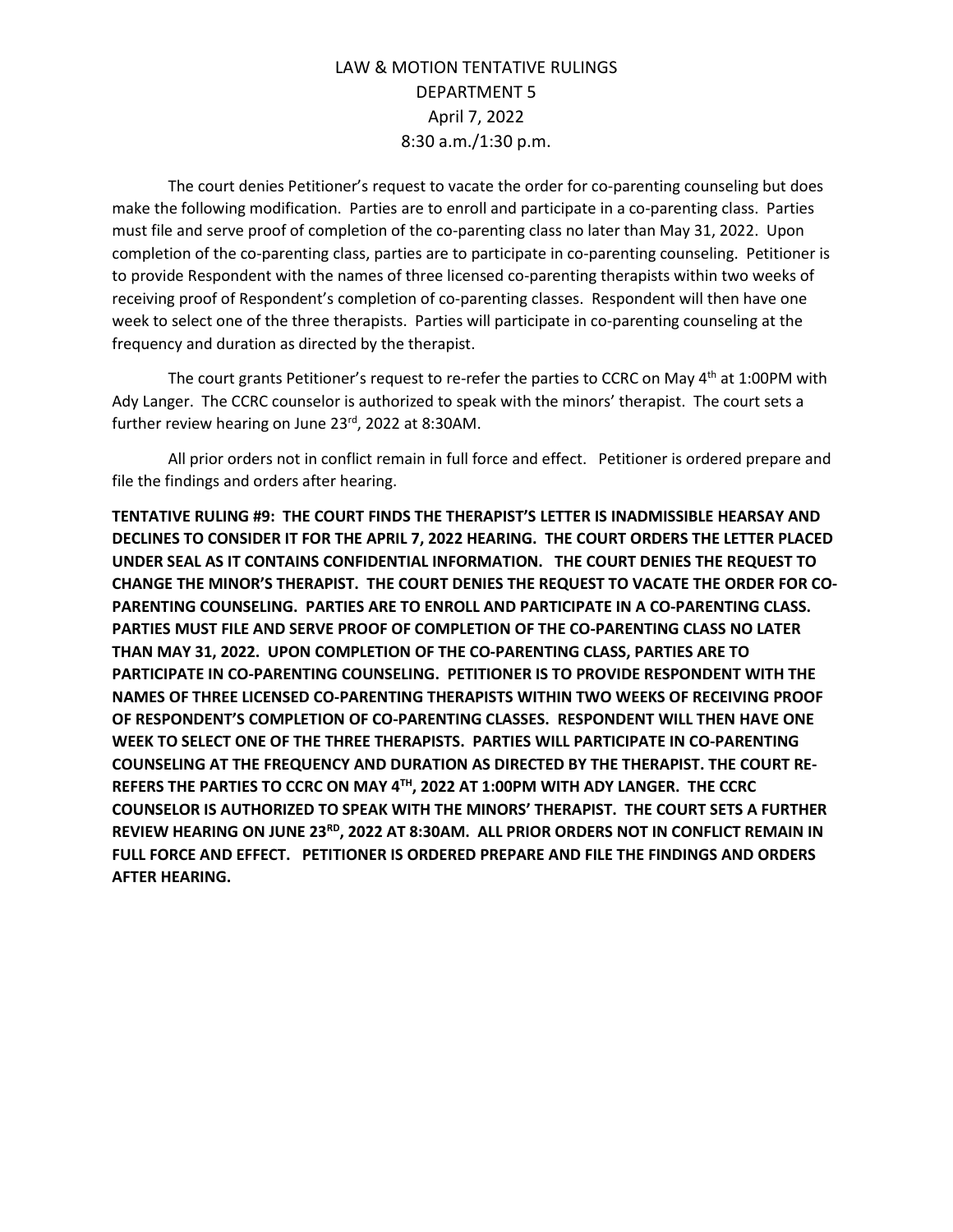### **10. JESUS FLORES V. ALEXANDRIA WASHBURN PFL20200647**

On February 25, 2022, Respondent filed a Request for Order (RFO) requesting the court enforce the order for co-parenting counseling. Petitioner was served with the RFO by mail and electronically on February 28, 2022. Respondent request the court enforce the order made on July 15, 2021, directing parties to enroll in and participate in co-parenting counseling. Respondent requests the court order sanctions of \$100 a day if Petitioner fails to participate in co-parenting counseling. Respondent also request the court order Family Code section 271 sanctions.

Petitioner has not filed a responsive declaration.

The court finds that while Petitioner has filed a notice of appeal of the court's November 5, 2021 ruling, not stay has been issued. Therefore, the court affirms its July 15, 2021 order for the parties to enroll and participate in co-parenting counseling. The parties have enrolled and participated in coparenting counseling with Tim Rood. The court denies the request for sanctions of \$100 a day if Petitioner fails to participate, however a motion for contempt may be brought.

The court reserves on Respondent's request for Family Code section 271 sanctions. However, Petitioner is warned any further failure to abide by the court order to participate in co-parenting counseling may result in sanctions being imposed.

All prior orders remain in full force and effect. Respondent shall prepare and file the findings and orders after hearing.

**TENTATIVE RULING #10: THE PRIOR ORDER FOR CO-PARENTING COUNSELING REMAINS IN FULL FORCE AND EFFECT. PARTIES ARE TO CONTINUE TO PARTICIPATE IN CO-PARENTING COUNSELING WITH TIM ROOD AT A FREQUENCY AND DURATION AS DIRECTED BY MR. ROOD. THE COURT RESERVES ON RESPONDENT'S REQUEST FOR FAMILY CODE SECTION 271 SANCTIONS. HOWEVER, PETITIONER IS WARNED ANY FURTHER FAILURE TO ABIDE BY THE COURT ORDER TO PARTICIPATE IN CO-PARENTING COUNSELING MAY RESULT IN SANCTIONS BEING IMPOSED. ALL PRIOR ORDERS REMAIN IN FULL FORCE AND EFFECT. RESPONDENT SHALL PREPARE AND FILE THE FINDINGS AND ORDERS AFTER HEARING.**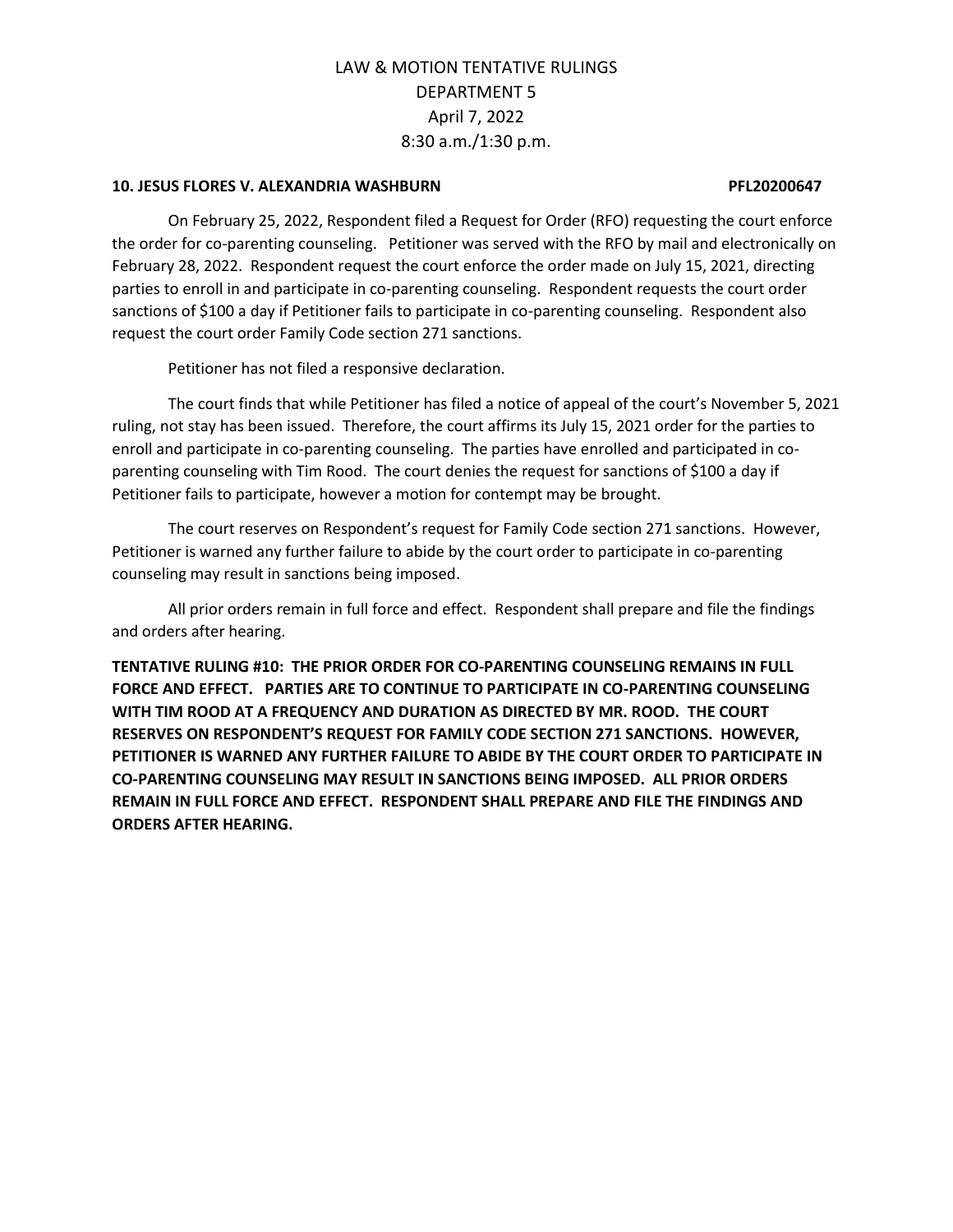### **11. JON GRGICH V. KIMBERLY GRGICH PFL20190950**

Respondent filed a Request for Order (RFO) on January 27, 2022 requesting the court order Petitioner to file his Preliminary Declarations of Disclosure and award Respondent Family Code section 271 attorney fees. Petitioner was served by mail on February 2, 2022. Respondent asserts Petitioner has failed to comply with Family Code section 2104 (f) in that he has failed to serve her with the preliminary declaration of disclosure within 60 days of filing the petition. Respondent requests the court compel Petitioner's disclosures and Family code section 271 sanctions.

Petitioner has not filed a responsive declaration.

The court grants Respondents motion to compel. Petitioner is to serve his preliminary declarations of disclosure, and file Proof of Service within 5 days. The court also grants Respondent's request for Family Code section 271 sanctions in the amount of \$1,500.

**TENTATIVE RULING #11: THE COURT GRANTS RESPONDENTS MOTION TO COMPEL. PETITIONER IS TO SERVE HIS PRELIMINARY DECLARATIONS OF DISCLOSURE, AND FILE PROOF OF SERVICE WITH THE COURT WITHIN 5 DAYS. THE COURT ALSO GRANTS RESPONDENT'S REQUEST FOR FAMILY CODE SECTION 271 SANCTIONS IN THE AMOUNT OF \$1,500.**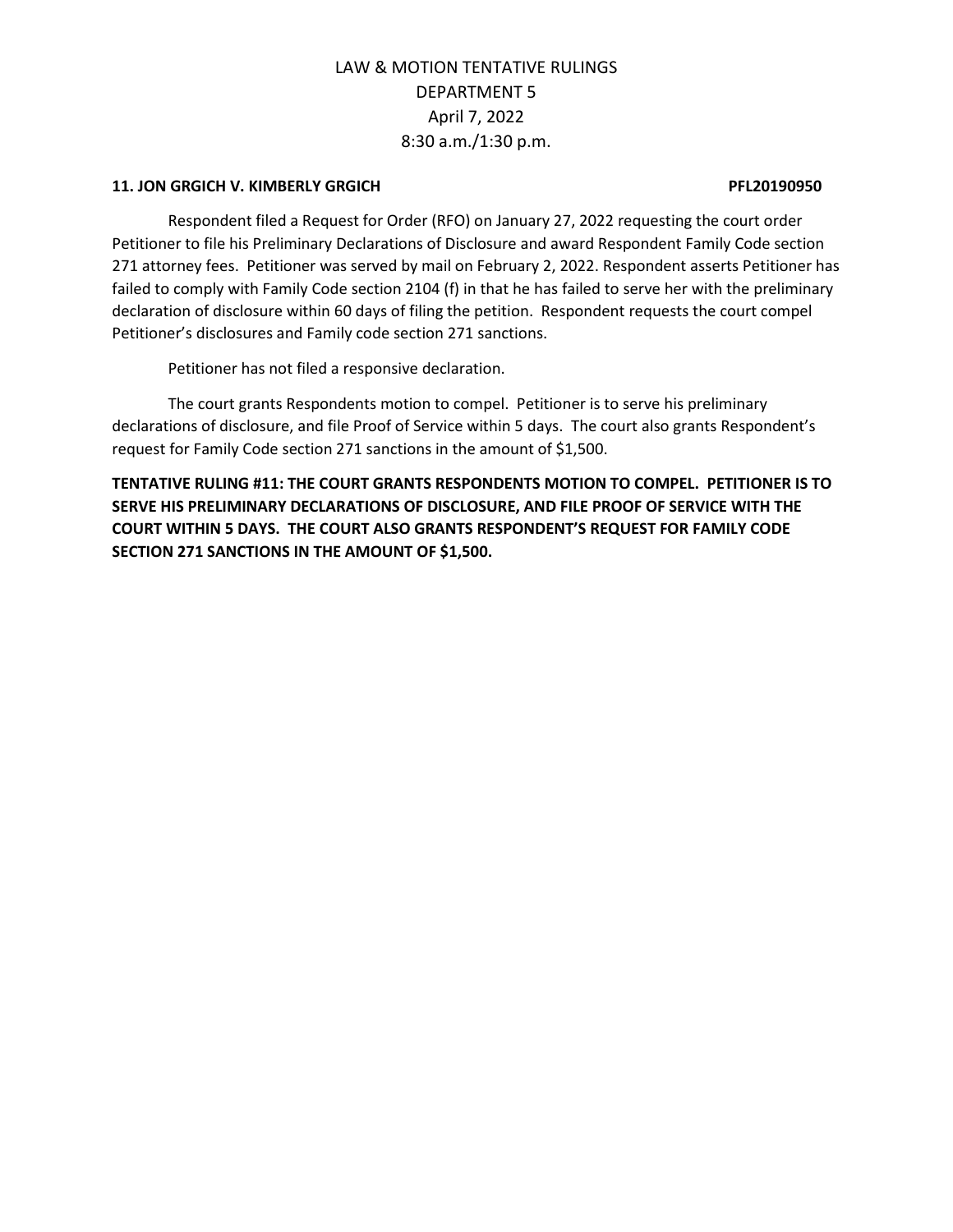### **12. JONETTE MONTBLEAU V. RICHARD MONTBLEAU PFL20180797**

On February 14, 2022 Petitioner filed a Request for Order (RFO) requesting the court child support, spousal support, Respondent to provide declarations of disclosure, submit to a vocational evaluation, and attorney fees. Petitioner filed her Income and Expense Declaration concurrently with the RFO. Respondent was served by mail on February 14, 2022.

Petitioner requests the court order guideline child support. Petitioner also requests the court order guideline child support and guideline temporary spousal support with imputation of income subject to the requested vocational evaluation. Petitioner also seeks and order for Respondent to provide his Declaration of Disclosure. Petitioner also requests the court order Family Code section 2030 attorney fees.

The court finds based on Petitioner's Income and Expense Declaration that her average monthly income is \$4,059. Petitioner has monthly deductions of \$100 for required union dues, \$602 for health insurance, and \$663 for property taxes. Petitioner also pays \$861 in health care for the minors that is not covered by insurance as well as tuition, uniform, and tutoring expenses for the minors totally \$797.00 per month.

Respondent filed a responsive Declaration to the RFO on March 24, 2022. Respondent filed an Income and Expense Declaration concurrently. Petitioner was served electronically on March 24, 2022. Respondent requests the court use an equal timeshare when calculating support, use Petitioner's expenses as her income, deny Petitioner's request to impute income to him, deny Petitioner's request for spousal support, deny Petitioner's request for attorney fees.

The court finds based on Respondent's Income and Expense Declaration that he currently has no income but has \$373,000 in cash assets. Respondent has \$65 a month in charitable donations as deductions. Respondent contributes \$1,888 per month towards the minors' private tuition and gym membership.

On March 30, 2022, Petitioner filed a Reply Declaration. Respondent was served electronically the same day.

The court grants petitioner's motion to compel Respondent's Declaration of Disclosure. Respondent shall serve his Declaration of Disclosure within 5 days.

Regarding Petitioner's request to impute income to Respondent, the court finds that Respondent has the ability to work and opportunity to work. Therefore, the court finds it appropriate to impute full-time minimum wage earnings (40 hours per week at \$14 per hour, or \$2,427) to Respondent. Respondent has an obligation to make efforts to support the children as such the court finds good cause to impute income to him.

The court further orders Respondent to submit to a vocational evaluation. Respondent shall provide Petitioner the names of at least three vocational evaluators by April 21, 2022 and Petitioner shall select one within one week. Respondent shall contact the evaluator within five days after the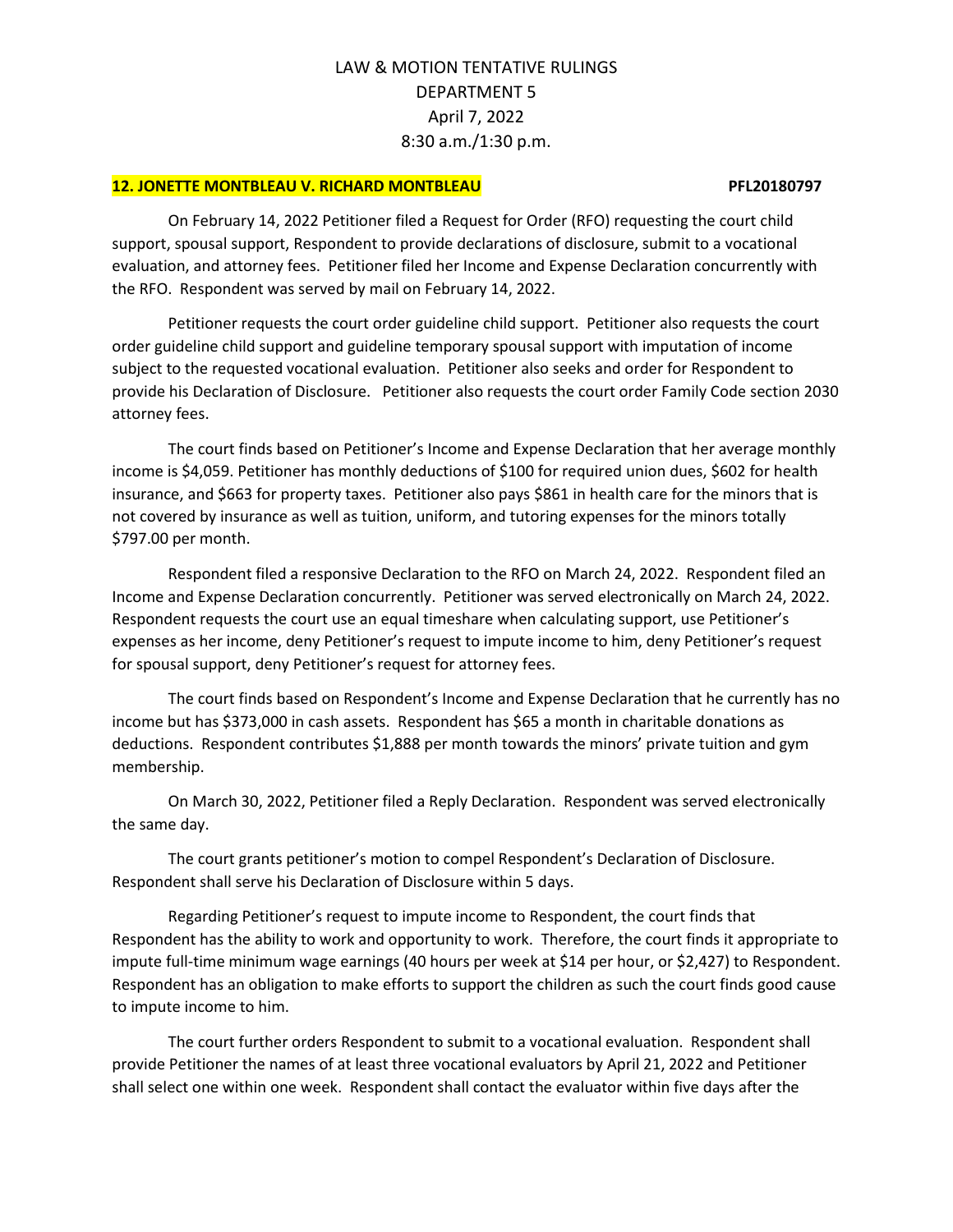selection to schedule the first appointment. Petitioner shall advance all costs for the vocational evaluation subject to reallocation.

The court also declines to deny temporary spousal support to Respondent finding an insufficient basis for such an order.

Using these figures and a 20% timeshare for Respondent, the court finds that guideline child support is \$633 payable by Respondent to Petitioner and temporary spousal support per the Alameda formula is \$0. See attached DissoMaster Report. The court orders Respondent to pay Petitioner \$633 per month, commencing on March 1, 2022, until further order of the court or termination by operation of law. This results in an arrears payment of \$1266. Respondent is ordered to pay \$211 per month in arrears, commencing on April 15<sup>th</sup> and due on the 15<sup>th</sup> of each month until the balance is pain in full (approximately six (6) months). If a payment is late or missed the remaining balance is due in full with legal interest within 5 days. The court reserves jurisdiction to modify child and spousal support back to March 1, 2022.

The court continues the matter to June 23 $^{rd}$ , 2022 at 8:30 a.m. in Department 5 to receive an update on the status of the vocational evaluation and to consider further modifications to the support orders. At least 10 days in advance of the next hearing, both parties are ordered to file with the court and serve on one another updated Income and Expense Declarations and Supplemental Declarations updating the court on the status of the vocational evaluation and any other issues related to support.

Petitioner is ordered to prepare and file the Findings and Order After Hearing.

**TENTATIVE RULING #12: THE COURT GRANTS PETITIONER'S MOTION TO COMPEL RESPONDENT'S DECLARATION OF DISCLOSURE. THE COURT FINDS THAT RESPONDENT HAS THE ABILITY TO WORK AND OPPORTUNITY TO WORK AND IMPUTES FULL-TIME MINIMUM WAGE EARNINGS (40 HOURS PER WEEK AT \$13 PER HOUR, OR \$2,253) TO RESPONDENT. THE COURT FURTHER ORDERS RESPONDENT TO SUBMIT TO A VOCATIONAL EVALUATION. RESPONDENT SHALL PROVIDE PETITIONER THE NAMES OF AT LEAST THREE VOCATIONAL EVALUATORS BY APRIL 21, 2022 AND PETITIONER SHALL SELECT ONE. RESPONDENT SHALL CONTACT THE EVALUATOR WITHIN 5 DAYS AFTER THE SELECTION TO SCHEDULE THE FIRST APPOINTMENT. PETITIONER SHALL ADVANCE ALL COSTS FOR THE VOCATIONAL EVALUATION SUBJECT TO REALLOCATION. , THE COURT FINDS THAT GUIDELINE CHILD SUPPORT IS \$633 PAYABLE BY RESPONDENT TO PETITIONER AND TEMPORARY SPOUSAL SUPPORT PER THE ALAMEDA FORMULA IS \$0. SEE ATTACHED DISSOMASTER REPORT. THE COURT ORDERS RESPONDENT TO PAY PETITIONER \$633 PER MONTH, COMMENCING ON MARCH 1, 2022, UNTIL FURTHER ORDER OF THE COURT OR TERMINATION BY OPERATION OF LAW. THIS RESULTS IN AN ARREARS PAYMENT OF \$1266. RESPONDENT IS ORDERED TO PAY \$211 PER MONTH IN ARREARS, COMMENCING ON APRIL 15TH AND DUE ON THE 15TH OF EACH MONTH UNTIL THE BALANCE IS PAIN IN FULL (APPROXIMATELY SIX (6) MONTHS). IF A PAYMENT IS LATE OR MISSED THE REMAINING BALANCE IS DUE IN FULL WITH LEGAL INTEREST WITHIN 5 DAYS. THE COURT RESERVES JURISDICTION TO MODIFY CHILD AND SPOUSAL SUPPORT BACK TO MARCH 1, 2022. THE COURT CONTINUES THE MATTER TO JUNE 23RD, 2022 AT 8:30 A.M. IN DEPARTMENT 5 TO RECEIVE AN UPDATE ON THE STATUS OF THE VOCATIONAL EVALUATION AND TO CONSIDER FURTHER MODIFICATIONS TO THE**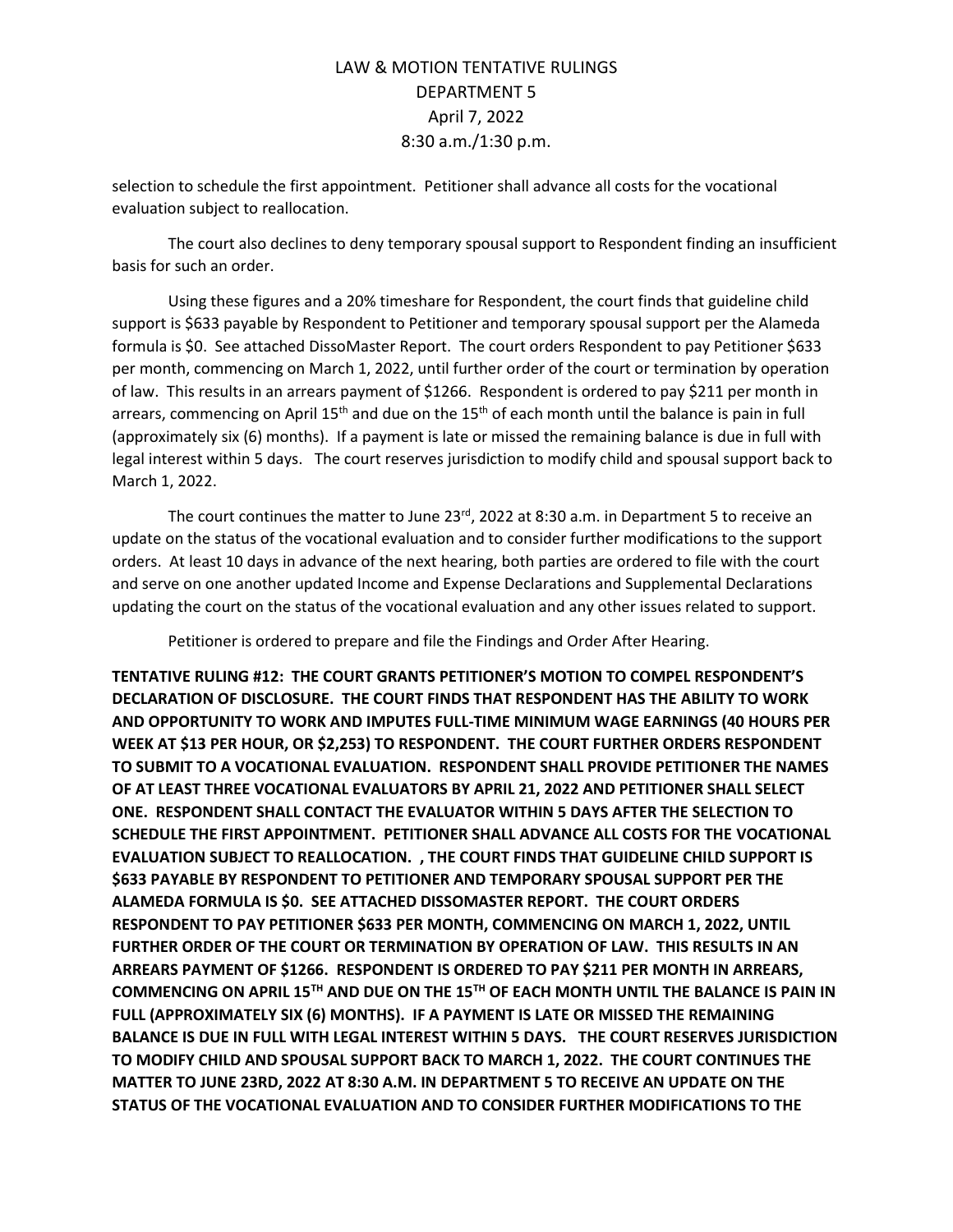**SUPPORT ORDERS. AT LEAST 10 DAYS IN ADVANCE OF THE NEXT HEARING, BOTH PARTIES ARE ORDERED TO FILE WITH THE COURT AND SERVE ON ONE ANOTHER UPDATED INCOME AND EXPENSE DECLARATIONS AND SUPPLEMENTAL DECLARATIONS UPDATING THE COURT ON THE STATUS OF THE VOCATIONAL EVALUATION AND ANY OTHER ISSUES RELATED TO SUPPORT. THE COURT RESERVES JURISDICTION ON PETITIONER'S REQUEST FOR FAMILY CODE 2030 ATTORNEY FEES. PETITIONER IS ORDERED TO PREPARE AND FILE THE FINDINGS AND ORDER AFTER HEARING.**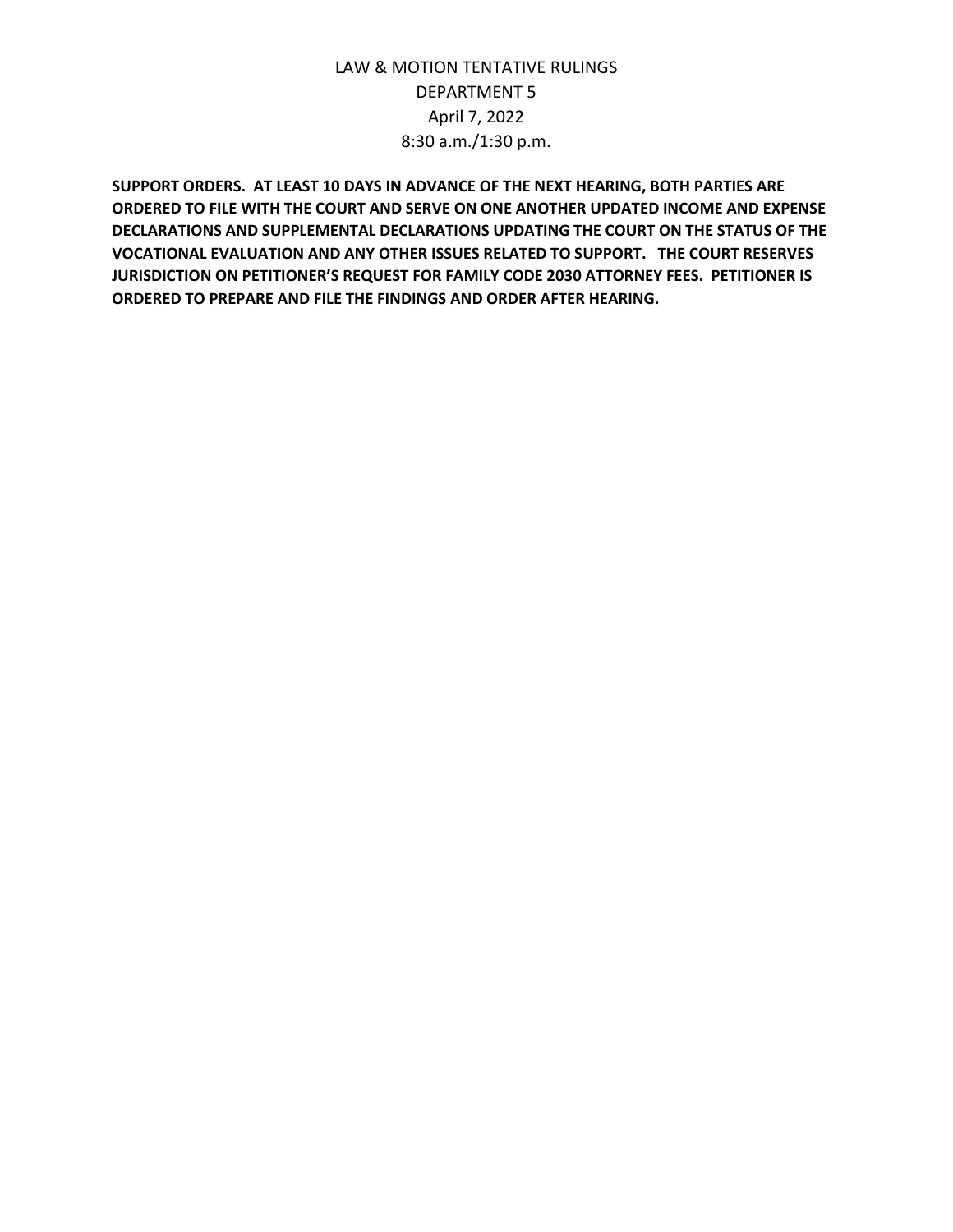| ATTORNEY (NAME AND ADDRESS):<br><b>IEDC</b><br><b>Court</b><br><b>ICalifornia</b><br><b>ATTORNEY FOR: Respondnet</b> | TELEPHONE NO: | Superior Court Of The State of California County of<br>COURT NAME:<br>STREET ADDRESS:<br>MAILING ADDRESS:<br>BRANCH NAME: |
|----------------------------------------------------------------------------------------------------------------------|---------------|---------------------------------------------------------------------------------------------------------------------------|
| <b>DISSOMASTER REPORT</b><br>2022, Monthly                                                                           |               | <b>CASE NUMBER:</b><br>2018<br>www.forester                                                                               |

| <b>Input Data</b>                 | Respondne | Petitioner | Guideline (2022)   |                          | <b>Cash Flow Analysis</b>    | Respondne | Petitioner |
|-----------------------------------|-----------|------------|--------------------|--------------------------|------------------------------|-----------|------------|
| Number of children                | 0         | 2          | Nets (adjusted)    |                          | Guideline                    |           |            |
| % time with Second Parent         | 20%       | 0%         | Respondnet         |                          | 2,184 Payment (cost)/benefit | (633)     | 633        |
| Filing status                     | MFJ->     | <-MFJ      | Petitioner         | 2,142                    | Net spendable income         | 1,551     | 2,775      |
| # Federal exemptions              | $1*$      | $3^*$      | Total              |                          | 4,326 % combined spendable   | 35.9%     | 64.1%      |
| Wages + salary                    | 2,427     | 4,059      | Support            |                          | Total taxes                  | 243       | 354        |
| 401(k) employee contrib           | 0         | 0          | CS Payor           | Respondne                | #WHA                         | 3         | 5          |
| Self-employment income            | 0         | 0          |                    |                          | Net wage paycheck/mo         | 2,181     | 3,638      |
| Other taxable income              | 0         | 0          | Presumed           | 633                      | Comb. net spendable          | 4,325     |            |
| Short-term cap. gains             | 0         | 0          | Basic CS           | 633                      | Proposed                     |           |            |
| Long-term cap. gains              | 0         | 0          | Add-ons            | 0                        | Payment (cost)/benefit       | (633)     | 633        |
| Other gains (and losses)          | 0         | 0          | Presumed Per Kid   |                          | Net spendable income         | 1,551     | 2,775      |
| Ordinary dividends                | 0         | 0          | Child 1            | 248                      | NSI change from gdl          | 0         | 0          |
| Tax, interest received            | 0         | 0          | Child 2            | 385                      | % combined spendable         | 35.9%     | 64.1%      |
| Social Security received          | 0         | 0          | Alameda            | 0                        | % of saving over gdl         | 0%        | 0%         |
| Unemployment compensation         | 0         | 0          | Total              | 633                      | Total taxes                  | 243       | 354        |
| Operating losses                  | 0         | 0          | Proposed, tactic 9 |                          | #WHA                         | 3         | 5          |
| Ca. operating loss adj.           | 0         | 0          | CS Payor           | Respondne<br>$\mathbf t$ | Net wage paycheck/mo         | 2,181     | 3,688      |
| Roy, partnerships, S corp, trusts | 0         | 0          | Presumed           | 633                      | Comb. net spendable          | 4,325     |            |
| Rental Income                     | 0         | 0          | Basic CS           | 633                      | Percent change               | 0.0%      |            |
| Misc ordinary tax. inc.           | 0         | 0          | Add-ons            | 0                        | Default Case Settings        |           |            |
| Other nontaxable income           | 0         | 0          | Presumed Per Kid   |                          |                              |           |            |
| New-spouse income                 | 0         | 0          | Child 1            | 248                      |                              |           |            |
| Adj. to income (ATI)              | 0         | 0          | Child 2            | 385                      |                              |           |            |
| SS paid other marriage            | 0         | 0          | Alameda            | 0                        |                              |           |            |
| Ptr Support Pd. other P'ships     | 0         | 0          | Total              | 633                      |                              |           |            |
| CS paid other relationship        | 0         | 0          | Savings            | 0                        |                              |           |            |
| Health ins (Pre-tax)              | 0         | 1,463      | No releases        |                          |                              |           |            |
| Qual. Bus. Inc. Ded.              | 0         | 0          |                    |                          |                              |           |            |
| Itemized deductions               | 65        | 663        |                    |                          |                              |           |            |
| Other medical expenses            | 0         | 0          |                    |                          |                              |           |            |
| Property tax expenses             | 0         | 663        |                    |                          |                              |           |            |
| Ded. interest expense             | 0         | 0          |                    |                          |                              |           |            |
| Charitable contribution           | 65        | 0          |                    |                          |                              |           |            |
| Miscellaneous itemized            | 0         | 0          |                    |                          |                              |           |            |
| Required union dues               | 0         | 100        |                    |                          |                              |           |            |
| Cr. for Pd. Sick and Fam. L.      | 0         | 0          |                    |                          |                              |           |            |
| Mandatory retirement              | 0         | 0          |                    |                          |                              |           |            |
| Hardship deduction                | 0*        | 0*         |                    |                          |                              |           |            |
| Other gdl, deductions             | 0         | 0          |                    |                          |                              |           |            |
| AMT info (IRS Form 6251)          | 0         | 0          |                    |                          |                              |           |            |
| Child support add-ons             | 0         | 0          |                    |                          |                              |           |            |
| TANE SSI and CS received          | U         | $\Omega$   |                    |                          |                              |           |            |



المقشامة

 $\bar{z}$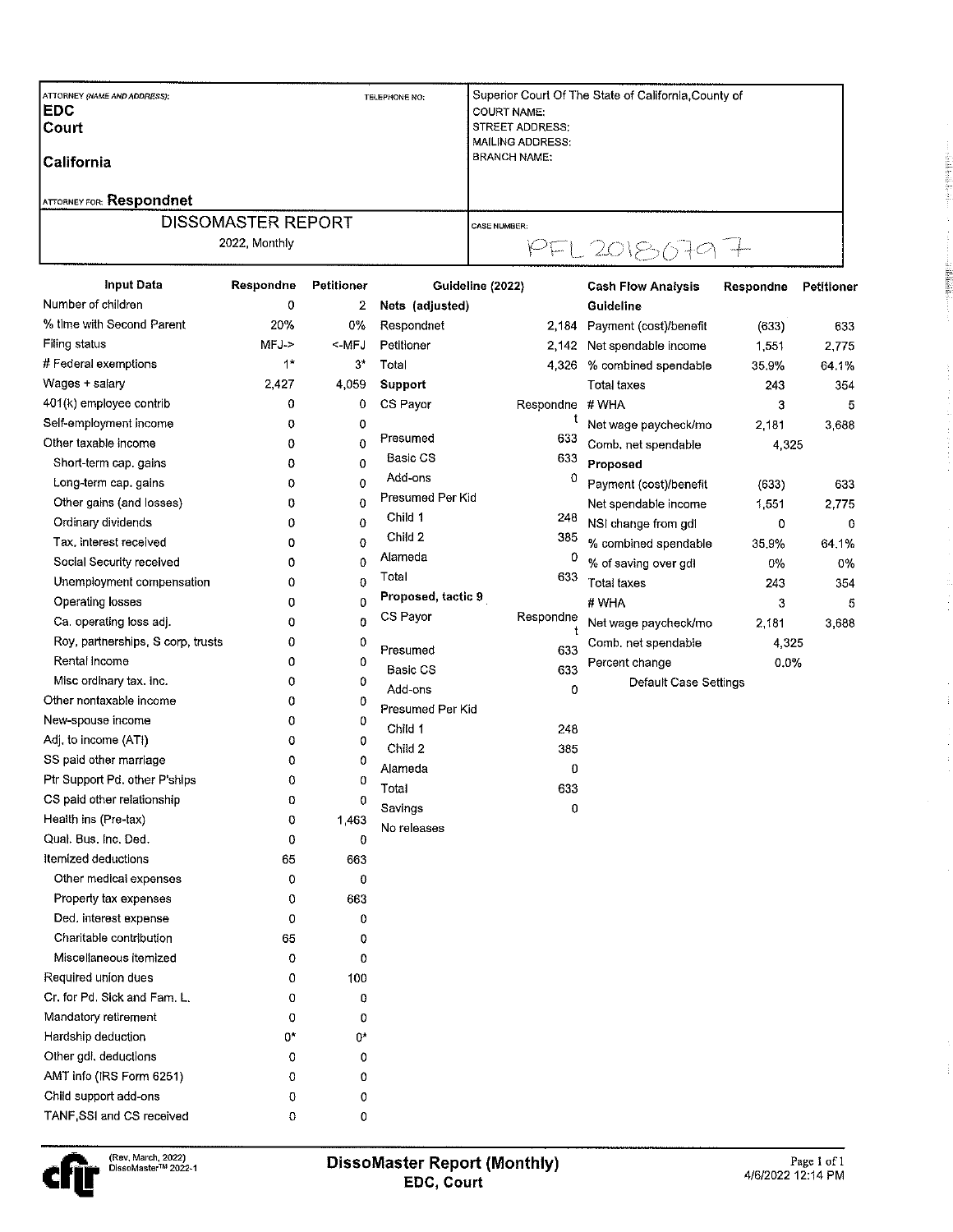### **13. KYLE KUZINISH V. AMANDA KUZINISH PFL20200539**

Petitioner filed a Request for Order on January 26, 2022 requesting the court modify the child custody orders, parenting time orders, make orders regarding daycare costs, make orders as to the costs of the parties' QDROs, reimbursement for storage fees, that the costs payable to Petitioner from respondent be a reduction in Respondent's interest in Petitioner's 401K, that the clerk of the court act as elisor to sign the QDRO, and that Family Code section 271 sanctions be awarded to Petitioner. Parties were referred to a Child Custody Recommending Counseling (CCRC) with an appointment on February 28, 2022. Respondent was served with the RFO, declaration, and referral to CCRC at a PO Box as well as a physical address in Moss Beach, California on January 31, 2022 and again on February 2, 2022.

Petitioner filed a Supplemental Declaration on March 22, 2022. Respondent was served by mail and electronically on March 21, 2022. Petitioner requests the court include the cost of day care through March of 2022. Petitioner also request the court include the costs of storage through April 2022. Petitioner asserts Respondent is avoiding personal services. Petitioner also asserts Respondent has failed to engage in reunification counseling since April of 2021. Further Respondent failed to participate in the February 28, 2022 CCRC session. It is Petitioner's belief Respondent has abandoned the minors. Petitioner seeks reimbursement from Respondent for half of childcare costs totally \$13,707.50 for Respondents share. Reimbursement of \$1,315 for Respondents share of storage costs. Petitioner also seeks reimbursement from Respondent of \$934.72 for her share of the cost of the QDRO. The total amount of reimbursements is \$15,957.22. Respondent is owed \$14,854.09 from Petitioner's 401K. Petitioner request the costs Respondent owes Petitioner be deducted from the amount she would have received from the 401K. Petitioner also requests Family Code section 271 sanctions in the amount of \$5,000.

Respondent has not filed a responsive declaration.

The court grants Petitioner's request to vacate the order for reunification counseling. The court finds Respondent has failed to participate in reunification counseling for nearly a year. Further the court finds Respondent failed to participate in the February 2022 CCRC session. It is no longer in the minors' best interests to participate in reunification counseling.

The court grants Petitioner's request for reimbursement of one half of the childcare costs through March 2022. Respondent is to pay Petitioner \$13,707.50 as and for childcare costs. Petitioner may reduce the amount owed to Respondent from the 401K as payment.

The court grants Petitioner's request for reimbursement of the cost of storing Respondent's personal property in the amount of \$1,315. Petitioner is no longer responsible for the continued costs to store Respondent's personal property. Petitioner is authorized to deduct the amount from Respondent's share of proceeds of the 401K.

The court grants Petitioner's request for reimbursement of \$934.72 for. Respondent's share of cost for preparation of the QDRO. Petitioner is authorized to deduct the amount from Respondent's share of proceeds of the 401K. The court also grants Petitioner's request for the clerk of the court to act as elisor to sign the QDRO.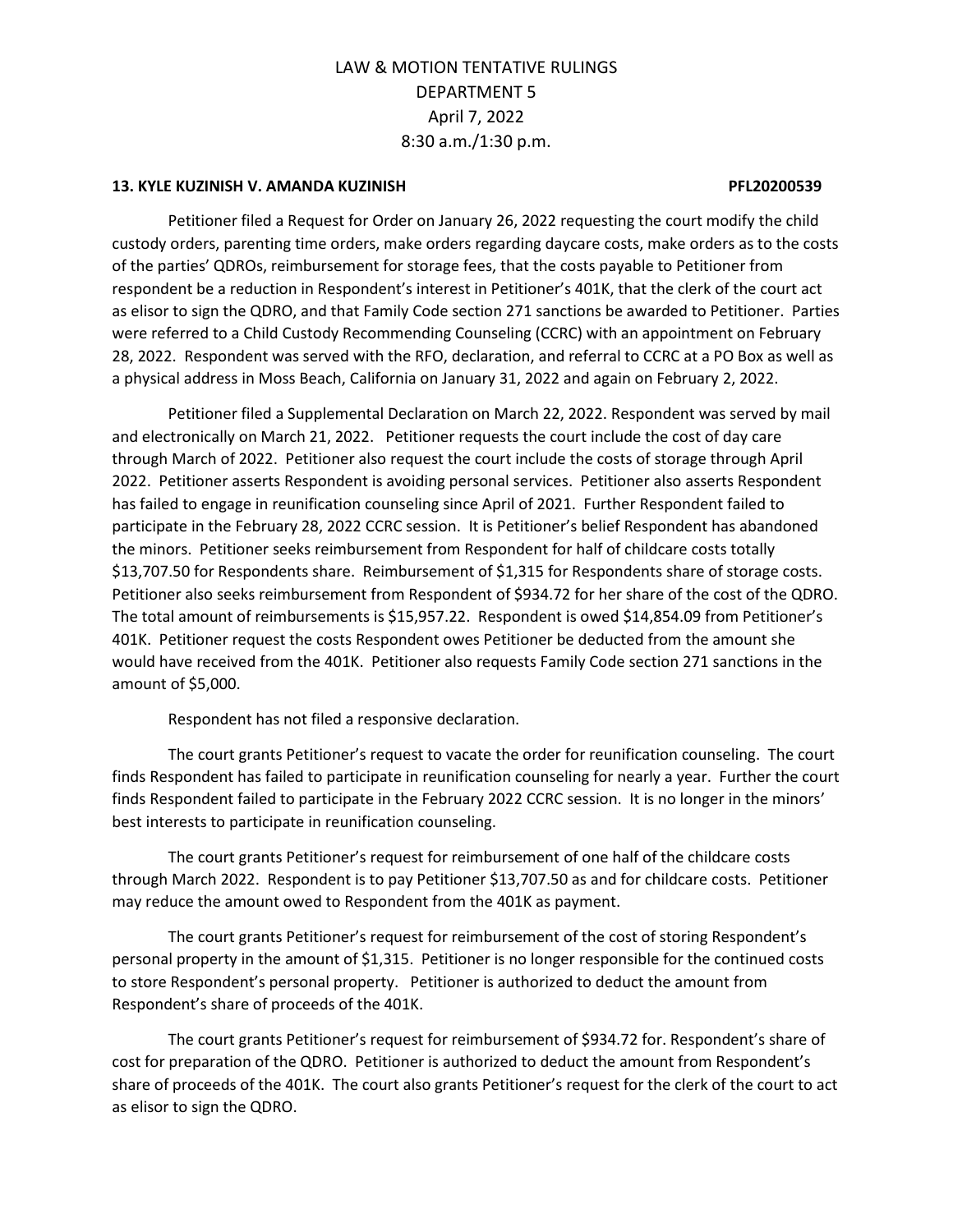The court grants Petitioner's request for Family Code section 271 sanctions. The court finds Respondent has failed to comply with court orders and engaged delaying tactics by not signing the QDRO. The court orders Respondent to pay Petitioner \$2,500 as and for Family Code Section 271 sanctions.

**TENTATIVE RULING #13: THE COURT GRANTS PETITIONER'S REQUESTS AS OUTLINED ABOVE. THE ORDER FOR REUNIFICATION COUNSELING IS VACATED. PETITIONER IS AWARDED \$15,957.22 IN REIMBURSEMENTS FOR RESPONDENT'S PORTION OF CHILDCARE, STORAGE FEES, AND THE COST OF THE QDRO. PETITIONER IS AUTHORIZED TO DEDUCT THE AMOUNT OF REIMBURSEMENTS FROM RESPONDENT'S SHARE OF THE AMOUNT SHE WOULD HAVE RECEIVED FROM THE 401K. THE COURT GRANTS PETITIONER'S REQUEST FOR THE CLERK OF THE COURT TO ACT AS ELISOR TO SIGN THE QDRO. THE COURT GRANTS PETITIONER'S REQUEST FOR FAMILY CODE SECTION 271 SANCTIONS IN THE AMOUNT OF \$2,500.**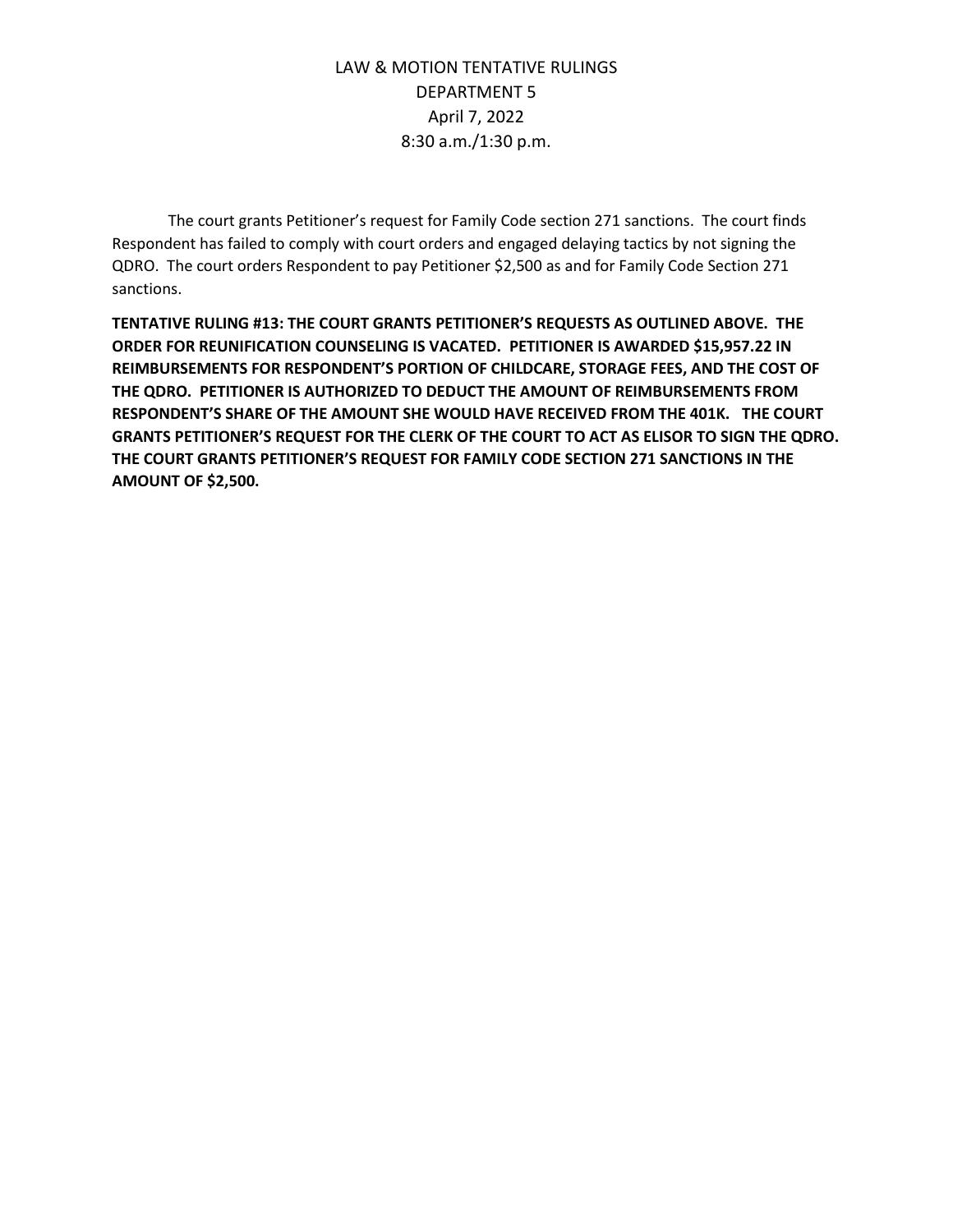### **14. LAURA PARKES V. DANIEL PARKS PFL20210112**

On February 13, 2022, Petitioner filed a Request for Order (RFO) requesting the court grant a motion to compel Preliminary Declarations of Disclosure. Respondent was served by mail on February 8, 2022. Petitioner requests the court order Respondent to serve his Preliminary Declarations of Disclosure (PDD) within 5 days of the hearing. Petitioner also requests sanctions pursuant to Family Code 2107(c). Petitioner asserts Respondent's PDD was to be serve on or before July 11, 2021. Petitioner further asserts there have been multiple attempts to obtain the PDD prior to filing this RFO.

Respondent filed a Responsive Declaration on March 24, 2022. Petitioner was served by overnight service on the same day. Respondent agrees to immediately serve his preliminary declaration of disclosure. Respondent requests the court either deny the request for sanctions or in the alternative reserve on the request for sanctions to the time of trial. Respondent acknowledges there has been a delay in serving the disclosure, however, asserts there was also a delay in Petitioner serving her disclosures.

Petitioner filed a Reply on March 30, 2022. Respondent was personally and electronically served on the same day. Petitioner acknowledge the initial delay in serving her disclosures, but asserts it was due to Respondent's failure to provide necessary documentation. Petitioner also asserts there were good faith efforts to meet and confer to avoid litigation. Petitioner renews her request for sanctions.

The court grants Petitioner's motion to compel. Respondent shall serve his PDD within 5 days. Respondent is to file a Proof of Service with the court no later than April 18, 2022. The court also grants Petitioner's request for sanctions pursuant to Family Code section 2107 in the amount of \$2,500. Respondent is to pay Petitioner \$2,500 as and for Family Code section 2107(c) sanctions.

**TENTATIVE RULING #14: THE COURT GRANTS PETITIONER'S MOTION TO COMPEL. RESPONDENT SHALL SERVE HIS PDD WITHIN 5 DAYS. RESPONDENT IS TO FILE A PROOF OF SERVICE WITH THE COURT NO LATER THAN APRIL 18, 2022. THE COURT ALSO GRANTS PETITIONER'S REQUEST FOR SANCTIONS PURSUANT TO FAMILY CODE SECTION 2107 IN THE AMOUNT OF \$2,500. RESPONDENT IS TO PAY PETITIONER \$2,500 AS AND FOR FAMILY CODE SECTION 2107(C) SANCTIONS.**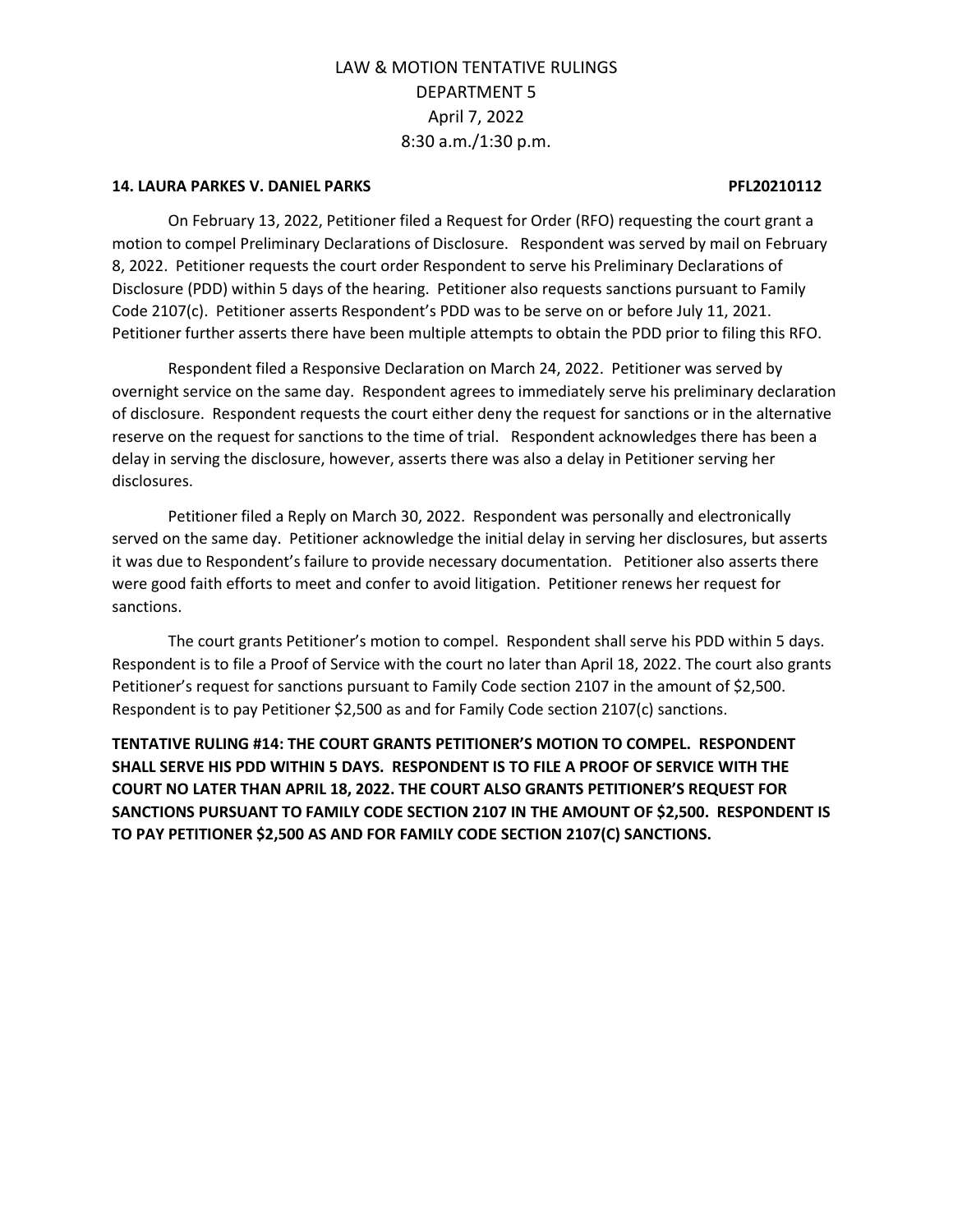### **16. SHAWNA RODRIGUEZ V. ANTHONY RODRIGUEZ PFL20210023**

On December 16, 2021, parties reached a full agreement as to visitation orders. Parties are to utilize talkingparents.com to communication regarding visitation. The court set a further reviewing on April 7, 2022. Parties were to file any supplemental declarations no later than 10 days prior to the hearing.

On March 28, 2022 Minor's counsel filed a statement of issues and contentions and request for orders. Minor's counsel has been able to meet with the minor on two occasions. She has also been able to meet and confer with the minor's therapist. Minor's counsel requests the court order the parties to continue to have joint legal custody. Respondent's parenting time to be Sunday at 10 am until Monday at 7:00 pm and Tuesday from 3:00 pm to 7:00 pm. Minor's counsel is requesting Respondent's parenting time continue to be supervised by the current individuals agreed upon. Respondent to take the minor to one of her regularly schedule counseling appointments, and that he by supervised while transporting the minor. The parties will coordinate to determine which appointment this will be, and it should take place within one month of the order. Following the appointment with Respondent and minor's therapist, all parties to meet and confer about the minor's ability to report, if Respondent's parenting time were to be expanded to include unsupervised time. If the therapist believes the minor to be able to disclose any abuse, then Respondent's Tuesday visit to be unsupervised. Petitioner to keep Respondent informed about the minor's medical appointments and extracurricular activities. Respondent may arrange to participate in medical appointments via conference call or Zoom. Respondent's relatives shall be allowed to attend extracurricular activities. Allow modification of the temporary restraining order to allow Respondent to attend extracurricular activities in public places, for example soccer games at parks, with a 20 yard stay away order, and provided the older sibling also protected in the restraining order is not present. Petitioner is not to use the protected sibling as a means to prevent Respondent from attending. Last, Minor's counsel requests and there be a mutual order that neither party make disparaging remarks about the other in the presence of the minor.

Respondent submitted a supplemental declaration on March 28, 2022. Parties were served electronically the same day. Respondent requests the court order Petitioner to provide him with her new address and that he be included in selecting a new preschool/daycare for the minor. Respondent requests the minor be removed as a protected party of the Domestic Violence Temporary Restraining Order (DVTRO) or in the alternative that the DVTRO be modified to remove the 100 yard stay away from the minor's school. Respondent requests he be allowed to attend the minor's school and extracurricular activities that take place in a public setting. Respondent requests the ability to attend the minor's medical appointments. Respondent requests his parenting time be unsupervised on Sunday from 8:00 AM to 7:00 PM, Monday from 8:00 AM to 7:00 PM, Tuesday 3:00 PM to 7 PM and Friday 8:00 AM to 7:00 PM. Respondent also requests overnight visitation every third weekend Saturday 8:00 AM to Sunday 7:00 PM. If visits remain supervised, Respondent requests the overnight occur every other Sunday to Monday. Respondent request the court order a holiday schedule. Lastly, Respondent requests a mutual non-disparaging remark order.